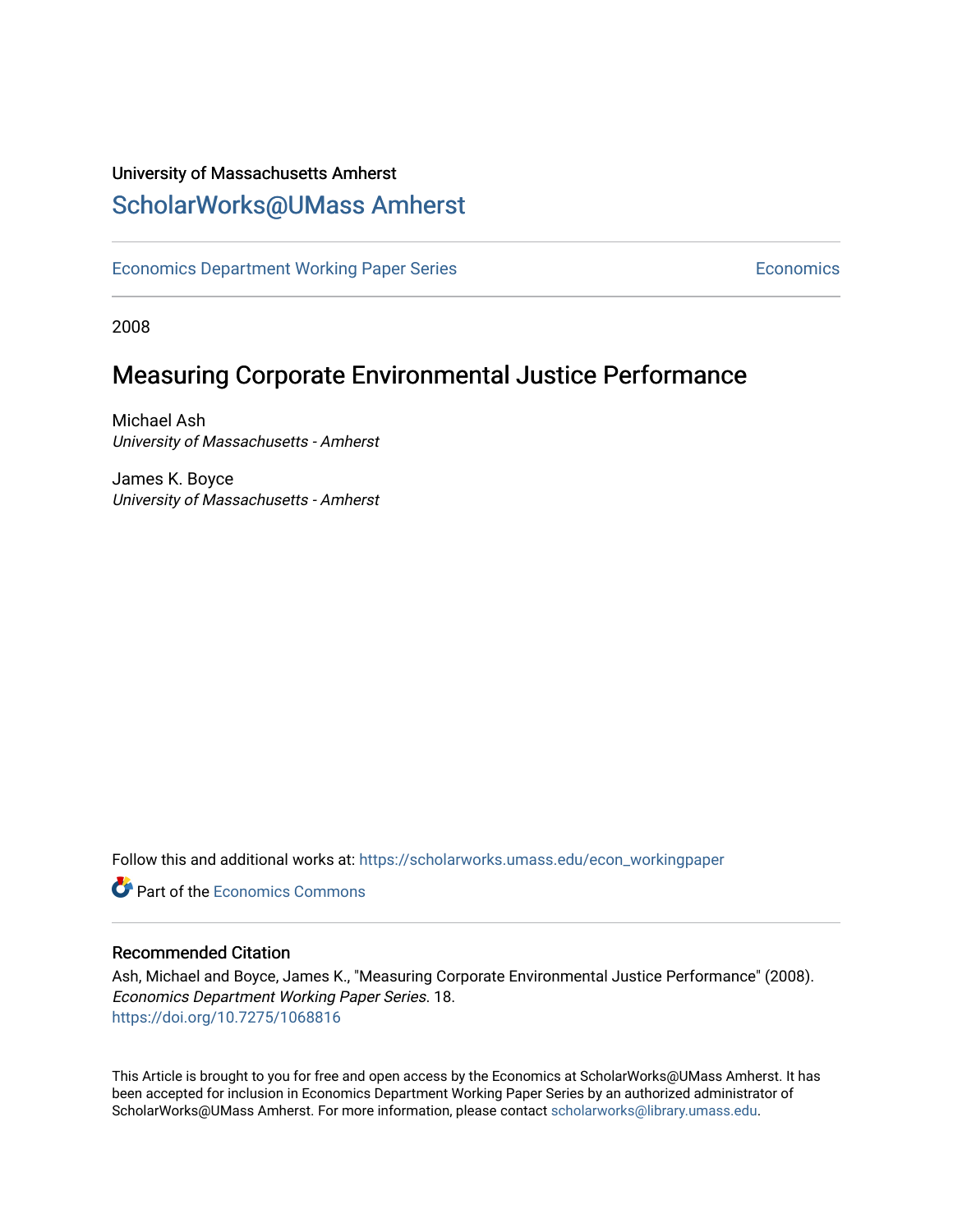# **DEPARTMENT OF ECONOMICS**

# **Working Paper**

**Measuring Corporate Environmental Justice Performance** 

by

Michael Ash and James K. Boyce

Working Paper 2008-16



# **UNIVERSITY OF MASSACHUSETTS AMHERST**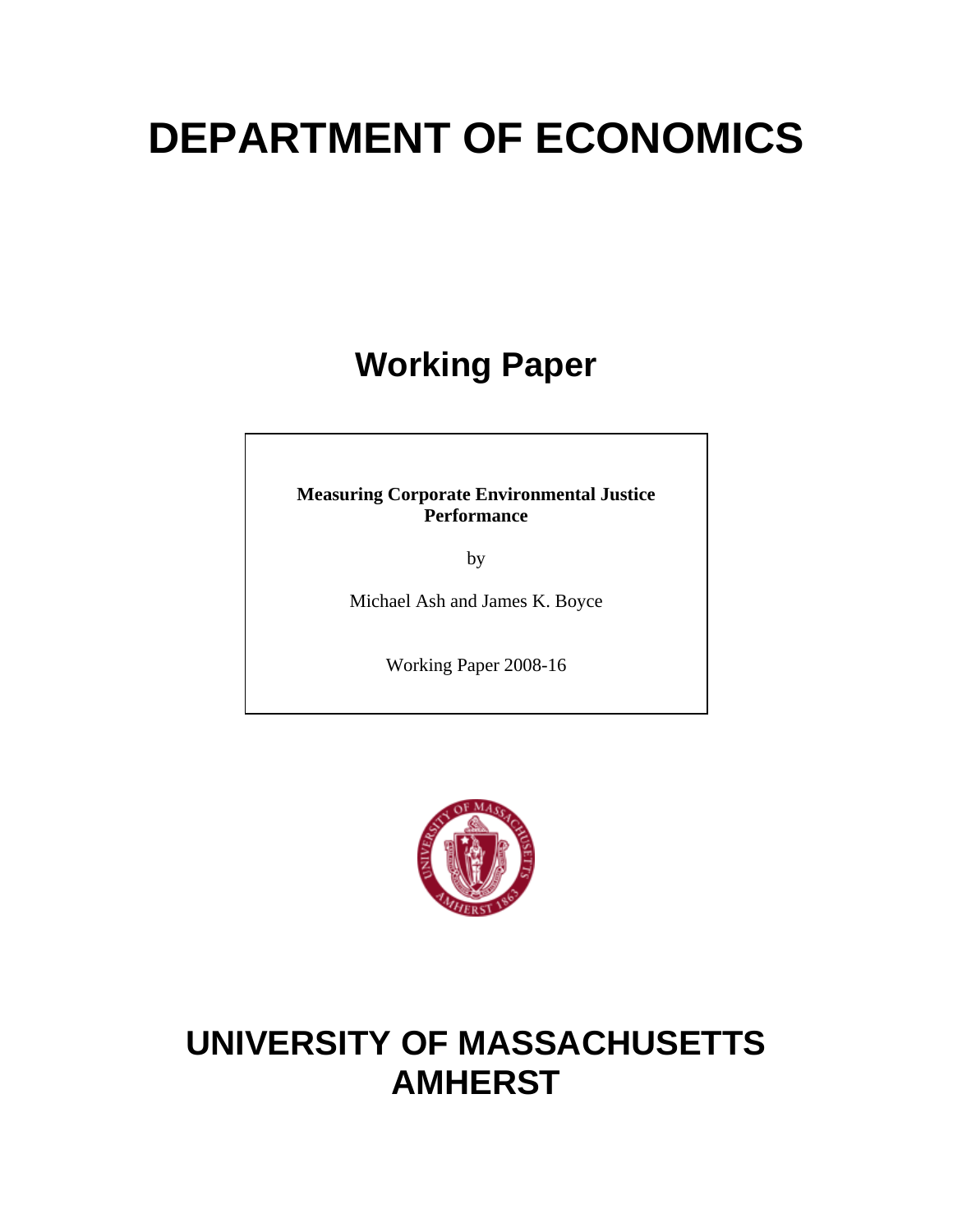## Measuring Corporate Environmental Justice Performance<sup>∗</sup>

Michael Ash<sup>†</sup> James K. Boyce<sup>‡</sup>

October 31, 2008

#### Abstract

Measures of corporate environmental justice performance can be a valuable tool in efforts to promote corporate social responsibility and to document systematic patterns of environmental injustice. This paper develops such a measure based on the extent to which toxic air emissions from industrial facilities disproportionately impact racial and ethnic minorities and low-income people. Applying the measure to 100 major corporate air polluters in the United States, we find wide variation in the extent of disproportional exposures. In a number of cases, minorities bear more than half of the total human health impacts from the firm's industrial air pollution.

Keywords: Corporate social responsibility; corporate environmental performance; environmental justice; air pollution

JEL codes: M14, Q52, Q56

#### 1 Introduction

This paper analyzes corporate environmental justice performance, measured in terms of the human health impacts of airborne emissions of toxic chemicals from their industrial facilities. Prior studies of corporate environmental performance (CEP) have focused primarily on total emissions of pollutants, remediation efforts, or aggregate environmental damage. Prior studies of environmental justice (EJ) have examined the extent to which hazards disproportionately impact specific groups, such as racial minorities. To the best of our knowledge, this paper is the first effort to combine these two strands of research by building a measure of corporate environmental justice performance (CEJP).

<sup>∗</sup>Corresponding author: Michael Ash, Department of Economics, Thompson Hall, University of Massachusetts, Amherst, MA 01003; mash@econs.umass.edu. Acknowledgments: We thank the Ford Foundation and the V.K. Rasmussen Foundation for support of the research. Bengi Akbulut, Grace Chang, Rich Puchalsky, Helen Scharber, Gül Unal, and Ann Werboff provided outstanding research assistance and data management. The authors alone bear responsibility for the analysis.

<sup>†</sup>Associate Professor, Department of Economics, Center for Public Policy and Administration, and Political Economy Research Institute, University of Massachusetts, Amherst

<sup>‡</sup>Professor, Department of Economics and Political Economy Research Institute, University of Massachusetts, Amherst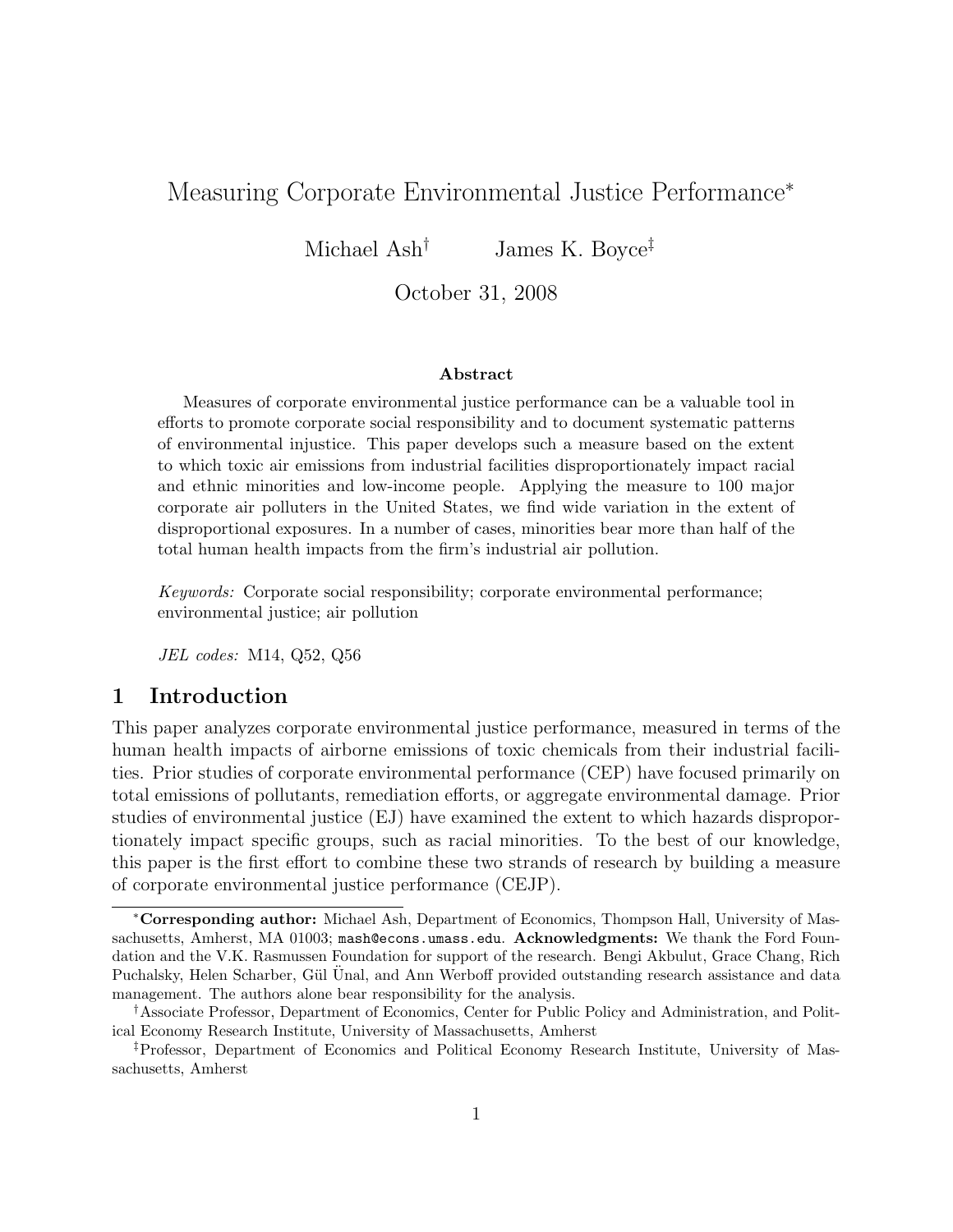The difference between CEP and EJ studies is partly methodological: in CEP, the unit of analysis is the source of pollution, the firm or an individual facility; in EJ, the unit of analysis is the receptor, the community or households on the receiving end. They also differ in their audiences and aims. The main audience for CEP research is socially responsible managers, investors, and consumers, with the main aim being to improve firm behavior. The main audience for EJ research is the impacted communities and the responsible government officials, the main aim being to protect communities from disproportionate hazards.

This paper presents a measure of corporate environmental justice performance, in an effort to bridge the gap between CEP and EJ research. Our measure is based on data that link pollution exposures to pollution sources. The audiences for this work span the CEP and EJ audiences, including both corporate social responsibility advocates who want information about this important dimension of environmental performance, and environmental justice advocates who want documentation on systematic patterns in corporate behavior. The paper is organized as follows.

In Section [2,](#page-4-0) we describe the datasets and methodology for matching the exposure and Census data. Our environmental data come from a source-and-receptor model of air-toxics release and exposure from the U.S. Environment Protection Agency (EPA). We merge the EPA data with socioeconomic data from the U.S. Bureau of the Census to analyze exposure disparities by race, ethnicity, and income. This facility-level information is aggregated to obtain firm-level measures using a dataset on corporate ownership of industrial facilities developed at the Political Economy Research Institute (PERI) of the University of Massachusetts, Amherst.

In Section [3,](#page-11-0) we present the CEJP measure, and report the results of applying it to 100 corporations operating throughout the United States. The corporations are those listed in the latest edition of PERI's "Toxic 100," which uses the same data sources to rank the largest firms in the country on the basis of total human health hazards resulting from air toxics emissions at their facilities.

In Section [4,](#page-14-0) we present "worst-in-class" and "best-in-class" rankings for firms in two industrial sectors that rank high in their air toxics emissions: oil refining; and plastics and synthetic materials. Community-based EJ activists generally have focused on impacts from specific facilities, such as the Solutia (former Monsanto) plant in Anniston, Alabama.<sup>1</sup> Whether the exposure patterns at individual facilities can be generalized to overall corporate behavior is seldom evident. Academic EJ researchers generally have focused on the aggregate pollution loads imposed on people of color and low-income communities, rather than identifying specific sources of these burdens.<sup>2</sup> Whatever the overall extent of disproportionate impacts, there is no reason to assume that disparities are constant across firms. We show that the extent to which firms even in the same industrial sector impose disparate pollution burdens on different groups can and does vary substantially.

In Section [5,](#page-14-1) we examine the relationship between CEJP and the measure of total human health risk for the Toxic 100, with the dual aims of assessing whether a measure of

<sup>1</sup>On the Anniston case, see [U.S. Senate Committee on Appropriations](#page-17-0) [\[2002\]](#page-17-0) and [Bryan](#page-16-0) [\[2003\]](#page-16-0).

<sup>2</sup>See, for example, [Ash and Fetter](#page-16-1) [\[2004\]](#page-16-1), [Pastor et al.](#page-17-1) [\[2006\]](#page-17-1), and [Mohai and Saha](#page-17-2) [\[2007\]](#page-17-2).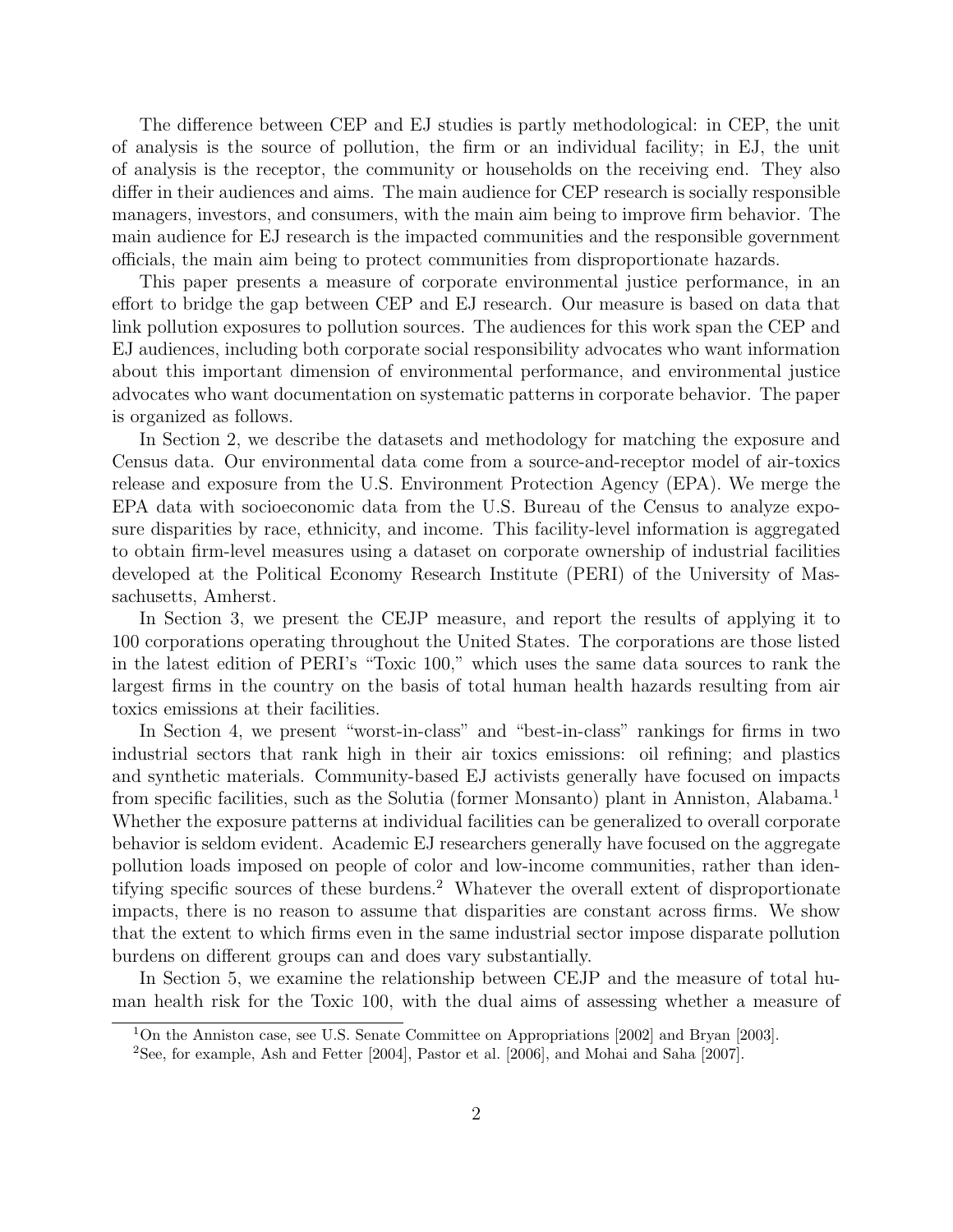environmental justice performance adds value to a more conventional measure of CEP, and of testing the hypothesis that performance in these two dimensions, while not identical, is positively correlated.

In Section [6,](#page-15-0) we conclude by discussing potential uses of these data in research on the determinants and effects of CEJP and in efforts to improve corporate performance.

#### <span id="page-4-0"></span>2 Data and Methods

The underlying data for the CEJP measure come from three sources: the EPA's Risk-Screening Environmental Indicators (RSEI); the 2000 U.S. Census of Population and Housing; and the PERI corporation-facility identification dataset. This section describes these data sources and how we merge them in order to construct our measure of corporate environmental justice performance.

#### 2.1 The RSEI project

First, we describe two sets of data emerging from the EPA's RSEI project: the aggregated version which is contained in the EPA's RSEI public-release data; and the disaggregated RSEI Geographic Microdata (RSEI-GM) which currently are not available to the public at large. Our measure relies on the latter, but it is useful first to describe the public-release data.

#### 2.1.1 The RSEI Project and Public-Release Data

Estimates of exposure to airborne toxics emitted by industrial facilities across the United States are generated by the RSEI project of EPA. The RSEI project starts with information on annual releases of more than 600 chemicals from more than 20,000 facilities, reported in the Toxics Release Inventory (TRI). It then incorporates data on the relative toxicity of these chemicals, their fate and transport (taking into account chemical breakdown rates, stack heights, exit-gas velocities, prevailing wind currents, etc.) and the resulting exposures. For each air release (that is, each facility-chemical pair), RSEI estimates exposures in each square kilometer of a 101 km  $\times$  101 km grid centered on the facility. The EPA publicly releases facility-level measures of the resulting human health hazards, aggregated over the 10,201 one km-sq cells within the grid and across chemicals. These "RSEI scores" are used by federal and state environmental officials to prioritize enforcement actions.

The TRI was created at the direction of the Congress under the Emergency Planning and Community Right-to-Know Act passed in 1986 after the Bhopal chemical plant disaster. The Act requires industrial facilities to submit annual data to EPA on deliberate and accidental releases of roughly 600 toxic chemicals into air, surface water, and the ground. TRI data are available on an annual basis starting in 1987. In 2005, more than 20,000 TRI-reporting facilities released a total of 1.5 billion pounds of toxic chemicals into the air, and additional toxics were released from offsite incinerators. The TRI is widely used in both CEP and EJ literature: CEP studies typically use TRI data on the total mass (pounds) of emissions, while EJ studies typically analyze the geographical distribution of TRI-reporting facilities in relation to the demographics of the communities in which they are located.

The TRI data are the jewel in the crown of the environmental "right-to-know" movement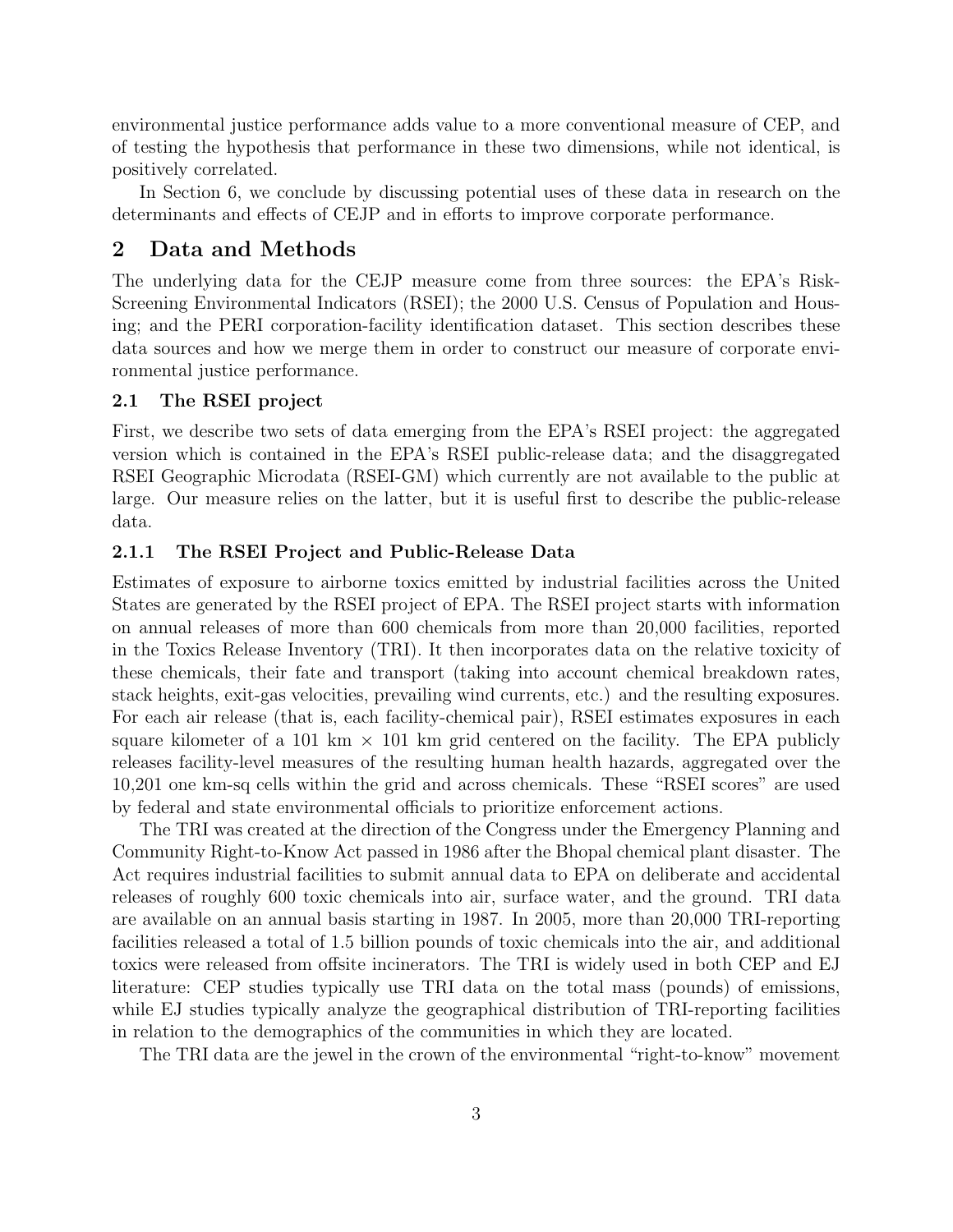in the United States. But valuable as they are, the TRI data have important limitations. Some of these stem from the nature of the data: the releases are annual totals, estimated, self-reported, and limited to listed chemicals from qualifying facilities and processes. One of the most significant limitations is that the TRI simply reports pounds of chemical releases, often generating press stories that identify local "top polluters" on this basis. Such reporting does not account for variations in the toxicity of different chemicals, some of which, poundfor pound, are as much as ten million times more toxic than others. Nor does it take into account the fate and transport of these chemicals in the environment, or the number of people impacted. Finally, because the TRI reports facility-by-facility data, the cumulative impact on communities that are affected by multiple facilities is not evident.<sup>3</sup>

The RSEI project was launched by the EPA in the mid-1990s to address several of these limitations. The EPA Office of Pollution Prevention and Toxics (OPPT) processes the TRI data on the quantity of each chemical released by each facility to create the RSEI. To assess the human health risks posed by each release, the EPA combines this with information on: (1) toxicity, or how dangerous the chemical is in terms of chronic human health effects; (2) fate and transport, or how the chemical spreads from the point of release to the surrounding area; and (3) population exposure, or how many people live in the affected areas and are exposed to inhalation of different concentrations of the chemical.

Each air release begins at a stack, leaking valve, open canister, or other source within the facility, or at the stack of an offsite incineration facility to which it ships wastes. The Industrial Source Complex-Long Term (ISCLT3) model, a Gaussian-plume fate-and-transport model, is used to map how the chemical spreads from the point of release in the surrounding geography.<sup>4</sup> EPA combines data on temperature and local wind patterns with facilityspecific information on smokestack height and the exit velocity of released gases, together with chemical-specific information on molecular weight and rates of deposition and decay, to estimate the ambient concentrations of each release in each square kilometer within a 101 km by 101 km grid (10,201 sq km) around each facility.

By multiplying the mass (pounds) of each chemical by a toxicity weight, EPA compares the toxicological significance of releases of different chemicals. The EPA's toxicity-weighting system is based on peer-reviewed databases from several sources: the EPA's Integrated Risk Information System (IRIS); the EPA's Office of Pesticide Programs (OPP) Reference Dose Tracking Reports; the U.S. Department of Health and Human Services Agency for Toxic Substances and Disease Registry (ATSDR); the California Environmental Protection Agency (CalEPA) Office of Environmental Health Hazard and Assessment (OEHHA); and the EPA's Health Effects Assessment Tables (HEAST). For some chemicals listed in the

<sup>3</sup>The TRI data capture the largest point-source air pollution emissions in the United States, but they do not capture emissions from mobile sources, such as trucks, automobiles, ships, and aircraft. The TRI also excludes facilities that are not required to report by virtue of small size or belonging to non-listed industrial sectors. Potentially significant air polluters not covered for these reasons include gas stations, dry cleaners, and auto-body shops.

<sup>&</sup>lt;sup>4</sup>Geographic buffers based on plume modeling provide a more accurate picture of exposure to industrial air releases than do simple circular or distance-weighted buffers [\[Chakraborty and Armstrong,](#page-16-2) [1997,](#page-16-2) [Saha](#page-17-3) [and Mohai,](#page-17-3) [2005\]](#page-17-3).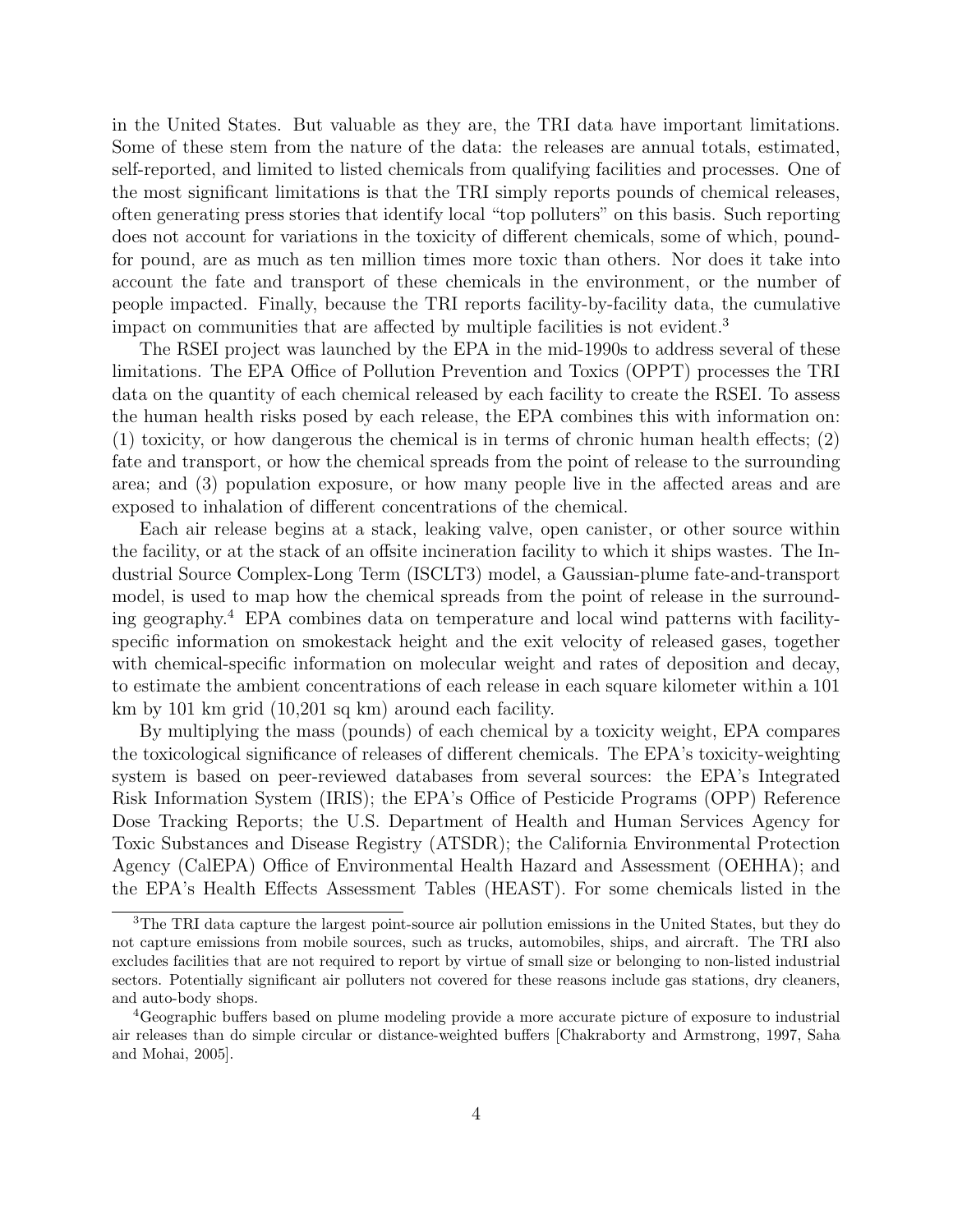TRI, no consensus has been reached on the appropriate toxicity weight, and these chemicals are currently excluded from the RSEI public-release data. In recent years, the excluded chemicals have represented about one percent of the total mass of reported toxic air releases nationwide.

Although all TRI chemicals are hazardous, their toxicities vary widely. For carcinogens, the EPA's toxicity-weighting system uses inhalation-based dose-response estimates of the excess lifetime cancer risk per unit of concentration. The toxicity-weighted concentration is proportional to an individual's excess risk of cancer from that concentration. For noncarcinogens, the toxicity-weighting system uses the "Reference Concentration," which is the highest level of exposure concentration with no adverse health impact, and expresses toxicity-weighted exposures as multiples of this (for example, "six times the highest safe concentration").

Equivalence between the non-carcinogenic and carcinogenic scales has been set by the EPA Science Advisory Board at a Reference Concentration being equivalent to a carcinogenic risk of 250 excess cancer cases per million persons. At the extreme ends of the resulting toxicity scale for the chemicals on the TRI list, one pound of friable asbestos is equivalent, in terms of inhalation toxicity, to 27 million pounds of chlorodifluoromethane (HCFC-22).

The RSEI project overlays the grid of toxicity-weighted air pollution concentrations upon a grid of population data drawn from block-level data from the U.S. Census. The calculation of aggregate human health risk is based on population exposure to given toxicity-weighted concentrations. In addition to the number of people in each one-square-kilometer grid cell, the RSEI's population weights take into account the age and sex composition of the population, because exposure varies by the volume of air inhaled per unit of body weight.<sup>5</sup>

The RSEI score for a given release (facility-chemical) affecting a given grid cell is:

$$
\text{RSEI Score}_{fcg} = \sum_{a} \sum_{s} \text{Population}_{asg} \times \text{IEF}_{as} \times \text{Toxicity}_{c} \times \text{Concentration}_{fcg} \tag{2.1}
$$

where Populaton<sub>asg</sub> is the population of sex s in age category a in cell g; IEF<sub>as</sub> is the inhalation factor for persons of sex s in age category  $a$ ; Toxicity<sub>c</sub> is the toxicity weight for chemical c; and Concentration<sub>fcg</sub> is the estimated concentration from the plume model at cell g for chemical c released by facility  $f$ .

The release-cell score, measuring the impact of a given release on a given cell, represents the total human health risk for the population exposed in that location. In the case of carcinogens, this score is directly proportional to the number of excess statistical cancer cases. The EPA's main objective in creating the RSEI was to assist federal and state agencies in setting priorities for environmental protection. To this end, the release-cell scores are

<sup>&</sup>lt;sup>5</sup>The population-exposure values reflect the cubic meters of air inhaled by a person (roughly 20 cubic meters per 70 kg) per day. Inhalation exposure factors ranging from 0.165 to 0.341 are used to convert toxicity-weighted air concentrations into human exposures, according to the following formula:  $0.341 \times$ (count of males, aged 0 to 17) +  $0.209 \times$  (males, 18 to 44) +  $0.194 \times$  (males, 45 to 64) +  $0.174 \times$  (males, 65 and Up) +  $0.310\times$  (females, aged 0 to 17) +  $0.186\times$  (females, 18 to 44) +  $0.165\times$  (females, 45 to 64) +  $0.153\times$  (females, 65 and Up).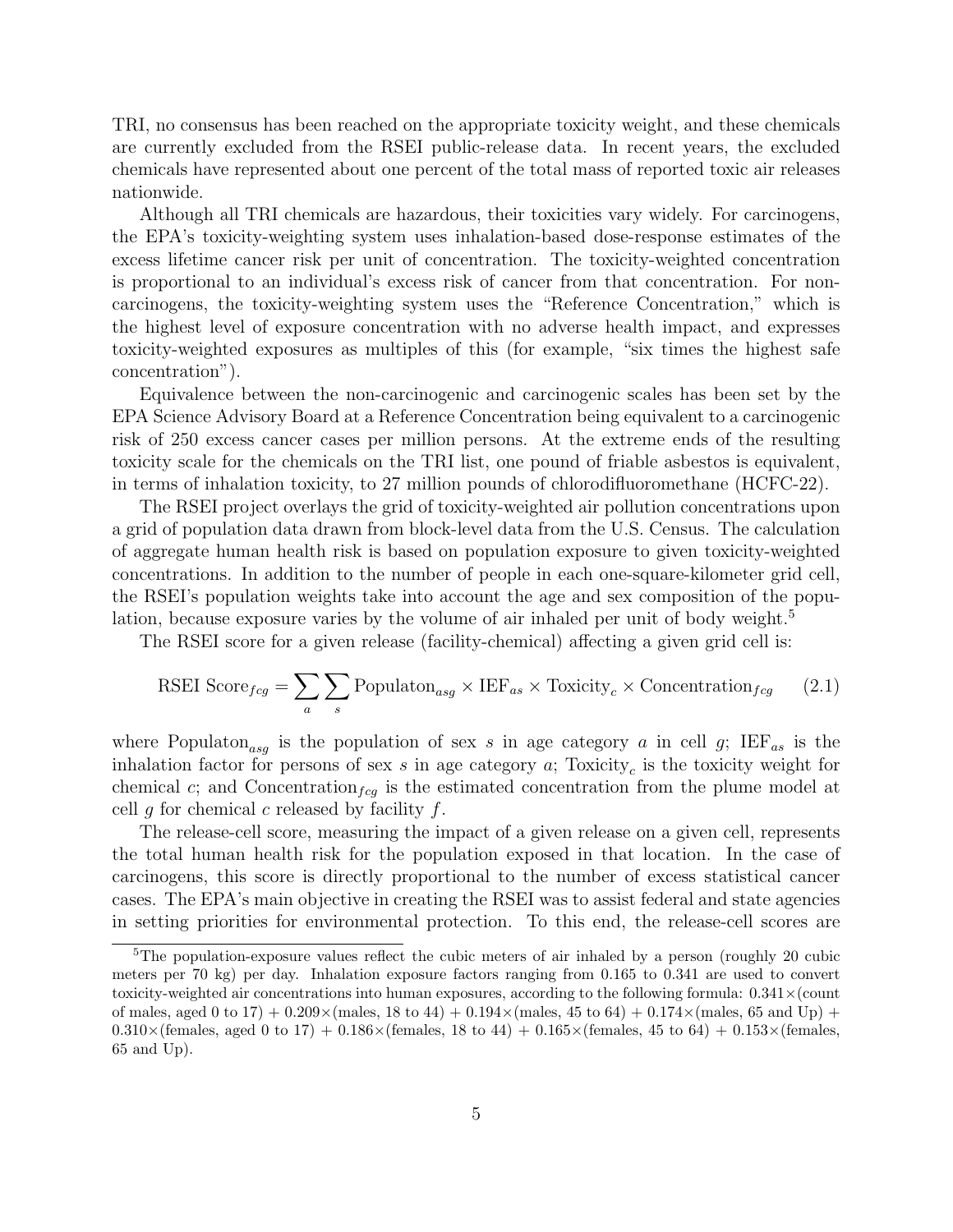aggregated (across chemicals and cells) on a facility-by-facility basis:

$$
\text{RSEI Score}_{f} = \sum_{c} \sum_{g} \text{RSEI Score}_{fcg} \tag{2.2}
$$

The facility-wise RSEI scores are made available to government agencies and the public on the RSEI public-release data CD-ROM, available for free from EPA. The public-release data include information on the contribution of each chemical to the facility's RSEI score, but they do not include disaggregated information on the geographic cells impacted by the toxic releases.

The RSEI methodology described above has been subjected to extensive internal and external reviews, including a peer review by external risk-assessment experts, three peer reviews by the EPA's Science Advisory Board, peer reviews by the States, and submission for public comment.<sup>6</sup>

#### 2.1.2 The RSEI Geographic Microdata (RSEI-GM)

Because EPA developed the RSEI data for the purpose of prioritizing facilities (that is, sources) for enforcement and clean-up, the public-release data are not designed for examining differences among communities (that is, receptors) in terms of their exposure to industrial toxic releases. The CEJP measure requires use of the disaggregated RSEI-GM data, which provide 1 km<sup>2</sup> cell-by-cell estimates of exposure to airborne toxics identified by source facility and chemical. The disaggregated data are not available to the public, owing to their daunting size and complexity. EPA has, however, made the geographic microdata available to the research community.

At an earlier stage, EPA provided partially disaggregated RSEI data on total estimated health hazards from air toxics for each of the roughly two million impacted 1 km<sup>2</sup> grid cells. These data were not fully disaggregated; instead they were summed over all releases, i.e., aggregated on a cell-by-cell basis across facilities (sources) and chemicals. The aggregate RSEI score for a cell g is

$$
\text{RSEI Score}_g = \sum_{f} \sum_{c} \text{RSEI Score}_{fcg} \tag{2.3}
$$

where f indexes facility and c indexes chemical. Although these earlier data provided no distinction among sources, the total human health risk was measured at fine geographic resolution. By merging this receptor-based measure of aggregate hazards with Census data, two published EJ studies [\[Bouwes et al.,](#page-16-3) [2003,](#page-16-3) [Ash and Fetter,](#page-16-1) [2004\]](#page-16-1) have analyzed hazards in relation to race, ethnicity, and income using these data for the years 1997 and 1998, respectively. These studies found statistically significant evidence of disproportionate impacts, both by race and ethnicity (controlling for income) and by income (controlling for race and ethnicity).

To develop corporation-specific measures of EJ performance, we must use the fully disaggregated geographic microdata, which identify impacts by source facility and receptor cell

<sup>6</sup>For details, see [Office of Pollution Prevention and Toxics](#page-17-4) [\[2004\]](#page-17-4).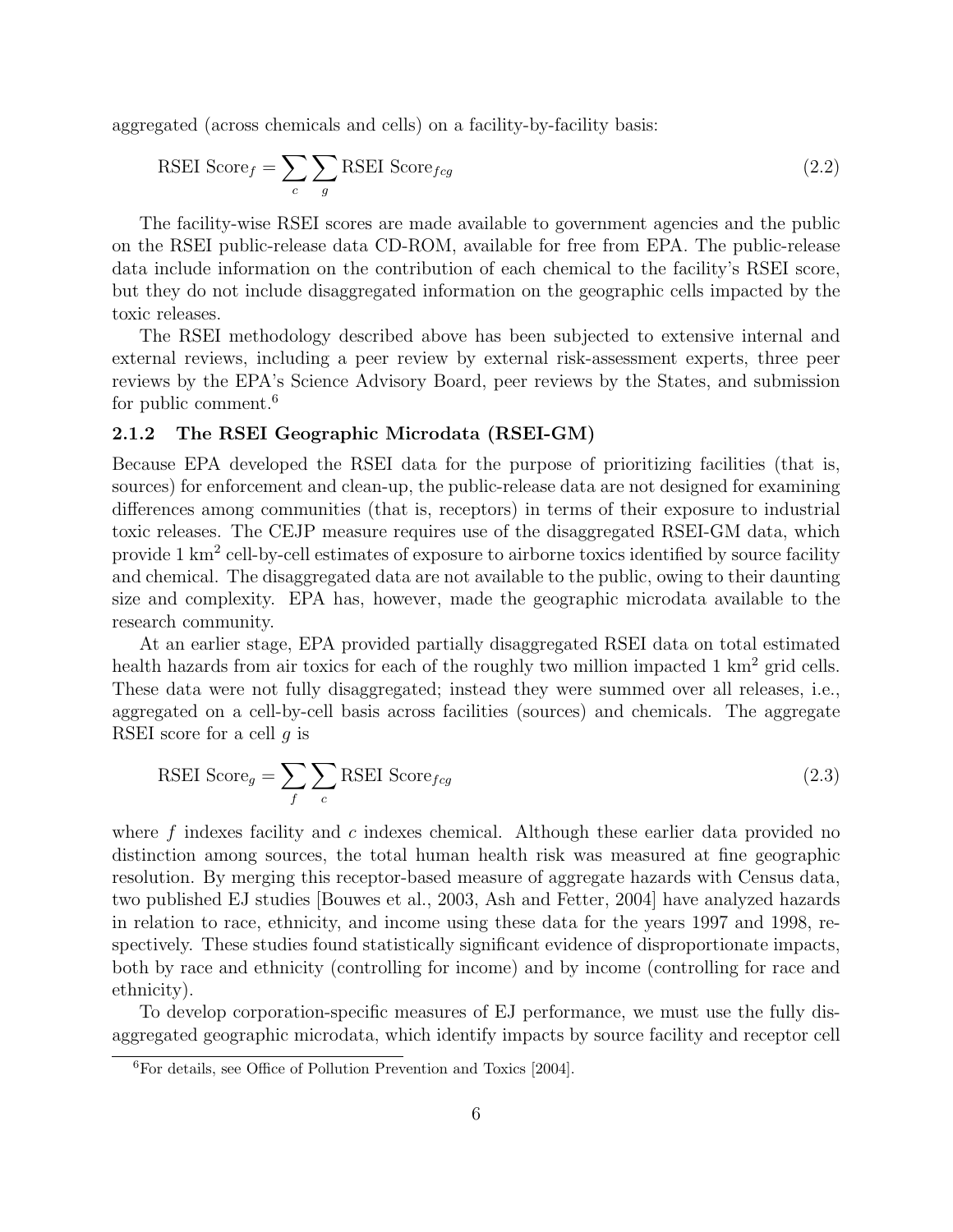(RSEI score<sub>fg</sub>). The RSEI-GM data provide this information. Unlike most other data used in the investigation of environmental inequalities, the RSEI-GM data offer:

- 1. National scope and coverage of a wide range of industries, chemicals, and facilities. The RSEI-GM data include almost all (99 percent by weight) of the air releases reported to the TRI. The TRI is the most comprehensive list of industrial toxic releases in the United States, in 2005 covering 494 chemicals and chemical groups released by 23,438 facilities in manufacturing, metal mining, electrical power generation, waste storage and processing, and chemical storage, as well as Federal facilities. The criteria for inclusion in TRI reporting include industrial sector and the quantity of toxic chemicals processed at the facility.
- 2. Fate, transport, and exposure modeling of all national releases at precise geographic resolution. The fate-and-transport model permits the unbiased measurement of exposure at receptor sites resulting from point-source air releases, with a high degree of geographic specificity.<sup>7</sup> The focus on exposure at the receptor site outflanks the "How near is near?" debate in the environmental justice literature as to what distance best fits the notion of "closeness" to a point source (for discussion, see [Boyce](#page-16-4) [\[2007\]](#page-16-4)).
- 3. Identification of the source facility for each pollutant release. The data on ambient concentrations of toxics at receptor sites are disaggregated by source facility and chemical. Unlike the Global Emissions Monitoring System (GEMS) and other pollution-exposure data based on aggregate levels of pollutants at the receptor site, the RSEI-GM makes it possible to track each exposure to its source. The simultaneous identification of source and exposure is perhaps the most important and distinctive strength of the RSEI-GM.
- 4. Nearly twenty years of annual data spanning the decennial Censuses of 1990 and 2000. The RSEI-GM time series makes it possible to conduct innovative temporal analysis. Much of the debate over causality and policy in the environmental justice literature has revolved around matters of timing: which came first, the people or the pollution? Longitudinal studies can help us understand the dynamic processes of demographic and environmental change.
- 5. Toxicity weighting, expressing the human health risk of emissions per quantity released. The EPA's toxicity-weighting system permits comparison of toxic releases from disparate industrial processes.
- 6. Construction by well-documented methods that have undergone extensive peer review. The EPA's RSEI data are among the most rigorously reviewed environmental datasets in the nation, and they carry the imprimatur of the Federal regulatory authorities.

In summary, the RSEI-GM database offers a remarkable tool for the analysis of environmental justice issues in the United States. Its fine geographic resolution exceeds that

<sup>7</sup>The 1 square-km resolution of the data does not exhaust the power of the plume model; rather, the trade-off between geographic specificity and database size determines the scale.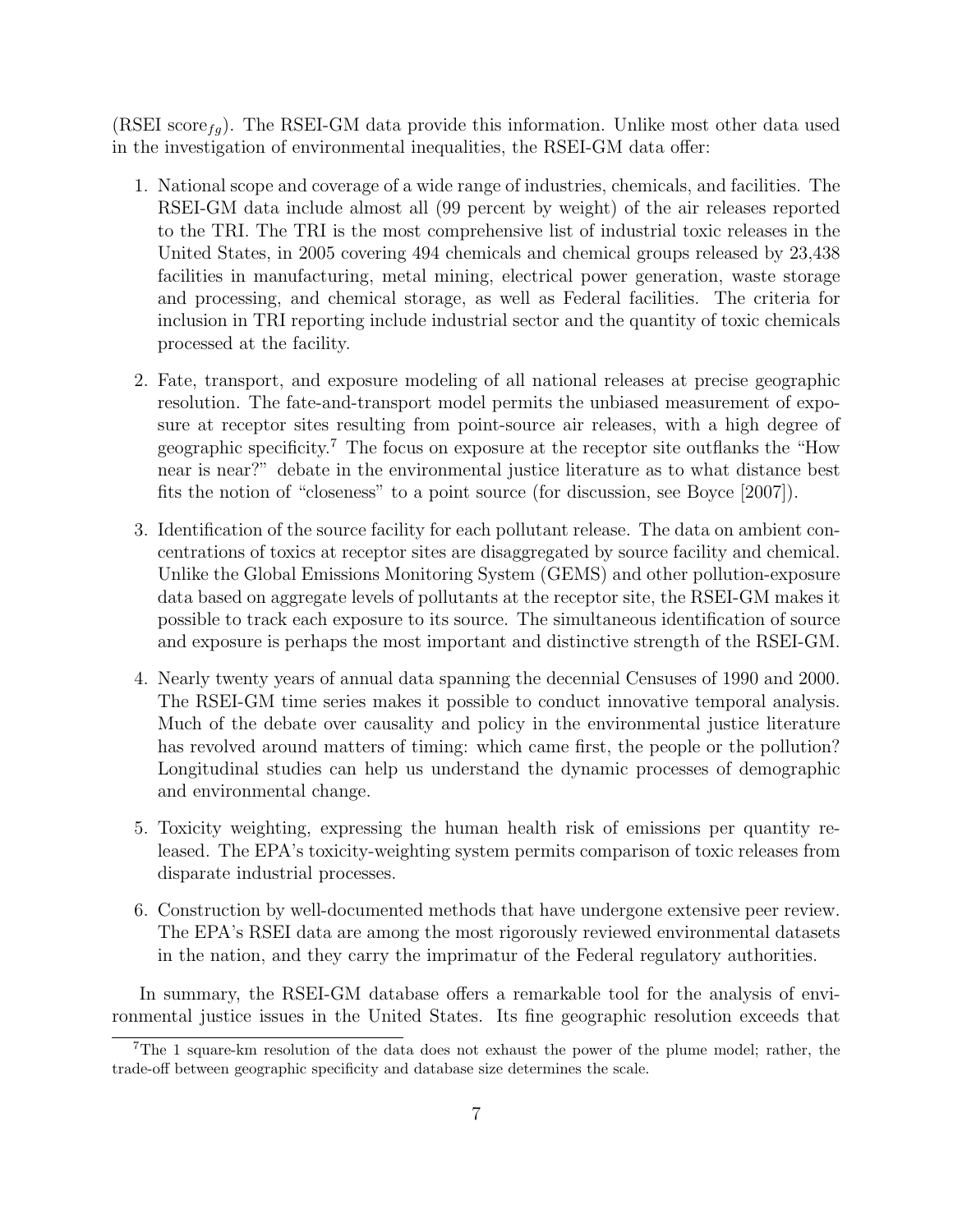of other national exposure databases, such as the National Air Toxics Assessment (NATA). By measuring exposure, it circumvents the how-near-is-near problem that has plagued EJ studies based simply on proximity to point sources. Disaggregation by source and chemical permits the identification of problematic and improving industrial sectors and processes. The linkage of release and exposure—that is, source and receptor—provided by the RSEI-GM is unparalleled by any other national dataset. The longitudinal character of the data enables time-series and panel analyses that can shed light on trends as well as levels of exposure, and on the dynamic interplay between demographic and environmental change.

The RSEI-GM data thus extend the range and complexity of EJ research questions that can be feasibly addressed. In this paper, we show how the data can be used to measure corporate environmental justice performance.

#### 2.2 Census of Population & Housing: The Spatial Join

The 2000 U.S. Census of Population and Housing provides the social, economic, and demographic data for construction of our measure. Census blocks, defined by roads and other geographic features, are the smallest geographic unit of data published by the Census. The data provided at this level include counts of the race, sex, and age of residents. With the help of local committees, the Census Bureau defines Census block groups, which typically contain roughly 30 blocks that correspond to neighborhoods, a method that ensures a degree of socioeconomic homogeneity. Block groups contain 600 to  $3,000$  people.<sup>8</sup> The block group is the smallest geographic unit for which the Census Bureau publicly releases socioeconomic data, including counts of the number of people in poverty.

The Census and RSEI-GM data are well-matched in terms of geographic precision, but they are not in the same geographic format. The RSEI-GM model divides the United States, including Puerto Rico, into one-square-kilometer cells, of which seven million are within the  $101 \text{ km} \times 101 \text{ km}$  catchment of at least one industrial facility and almost three million have positive toxics exposure. Census blocks and block groups have irregular boundaries, and they can be larger or smaller than one square kilometer. Working with the EPA, its contractor, and a consortium of academic researchers, we constructed a crosswalk by which Census geography is spatially joined with the 1  $km^2$  grid-cell data.<sup>9</sup> For every cell, the crosswalk calculates the fraction of the total area of each block that falls into it. In this way we can count, by age category and sex, the number of poor people, blacks, Latinos, Asian-Americans, Native Americans, and non-Hispanic whites in each of the 1 km<sup>2</sup> cells:

Population<sub>rasg</sub> = 
$$
\sum_{b} \alpha_{gb} \times \text{Population}_{rasb}
$$
 (2.4)

where Population<sub>rasg</sub> is the estimated population of race or ethnicity r, age a, and sex s in cell g; Population<sub>rasb</sub> is the population of race r, age a, and sex s in Census block b, and  $\alpha_{gb}$ is the share of Census block b that lies in grid cell g. The year 2000 Population<sub>rasb</sub> of Census

 $8B$ lock groups fully partition Census tracts, the next level of aggregation, which on average contain 4,000 residents.

<sup>&</sup>lt;sup>9</sup>In addition to the authors, other members of the RSEI-GM research consortium are based at the University of Michigan, the University of Southern California, and the University of California, Berkeley.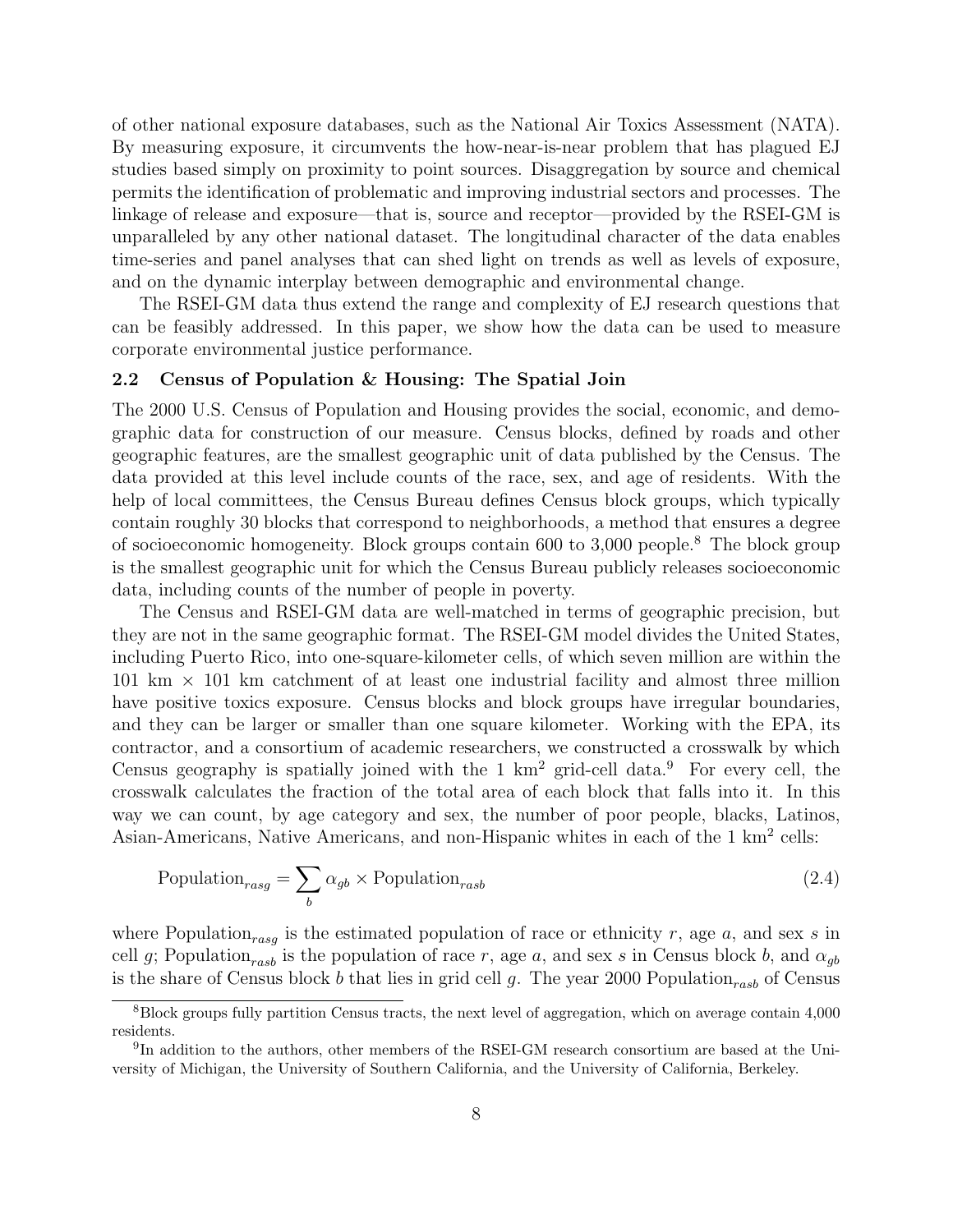block b is extracted from the Summary File 1 data from the Census. The crosswalk term,  $\alpha_{ab}$ , is used by the EPA to incorporate population densities in the RSEI project.

Using this method, we obtained age-sex-race/ethnicity population counts for each grid cell g. Our race/ethnicity population counts, segmented by age-group and sex, were derived at the 1 km<sup>2</sup> grid-cell level from the block-grid spatial merge, using exactly the same method that the EPA's RSEI model uses in its total population counts. We then compute:

RSEI Score<sub>rfcg</sub> = 
$$
\sum_{a} \sum_{s}
$$
 Population<sub>rasg</sub> × IEF<sub>as</sub> × Toxicity<sub>c</sub> × Concentration<sub>fcg</sub> (2.5)

where Population<sub>rass</sub> is the race or ethnicity r, age a, and sex s population of cell g. Summing over the 10,201 cells around each facility, the score expresses the aggregate health risk to minority group  $r$  from exposure to a given release:

$$
\text{RSEI Score}_{rfc} = \sum_{g} \text{RSEI Score}_{rfcg} \tag{2.6}
$$

For the impact from all of the releases from a single facility,

$$
\text{RSEI Score}_{rf} = \sum_{c} \sum_{g} \text{RSEI Score}_{rfcg} \tag{2.7}
$$

The Census does not report income data at the block level, but only at the block-group level and higher aggregations (in Census Summary File 3). For this reason, the povertyspecific population counts are derived from a spatial merge of block-group data with the grid cells.<sup>10</sup> We tested whether applying this broader block-group aggregation to the racial/ethnic population data caused results to vary much from those obtained from the spatial merge at the finer block level, and found that there is little difference in the results.

#### 2.3 Corporation-facility matching

To develop corporate performance measures, one more step is required: matching individual facilities to their corporate parents. PERI's Corporate Toxics Information Project (CTIP) has developed a dataset for this purpose. This parent-facility matching requires continuous updating to track mergers and acquisitions, transfers of facilities to new owners, and the entry of new facilities into the TRI and RSEI databases. Extracting information on company ownership of facilities from the TRI reports, Dun & Bradstreet's Million Dollar Database, Mergent Online, <http://www.hoovers.com>, company websites, printed reports, and telephone calls, the CTIP matches facilities to their parent companies.

By aggregating the RSEI scores of the facilities owned by individual parent companies, the CTIP produces "The Toxic 100," a ranking of the largest corporations operating in the

 $10$ The Census poverty data are reported by age-group but not by sex, and the age-groups are less disaggregated than those at the block level used by the RSEI model: where RSEI distinguishes 18 to 44 and 45 to 64, the Census block-group data on the poor report 18 to 64 as a single category. Hence we averaged the age-specific exposure factors for males and females; for example,  $(0.341 + 0.310) / 2 = 0.326$  for persons aged 0 to 17. For the combined age group, we computed a span-weighted average:  $(27/47\times(0.209 + 0.186)/2$  $+ 20/47 \times (0.194 + 0.165))/2 = 0.190$  for persons aged 18 to 64.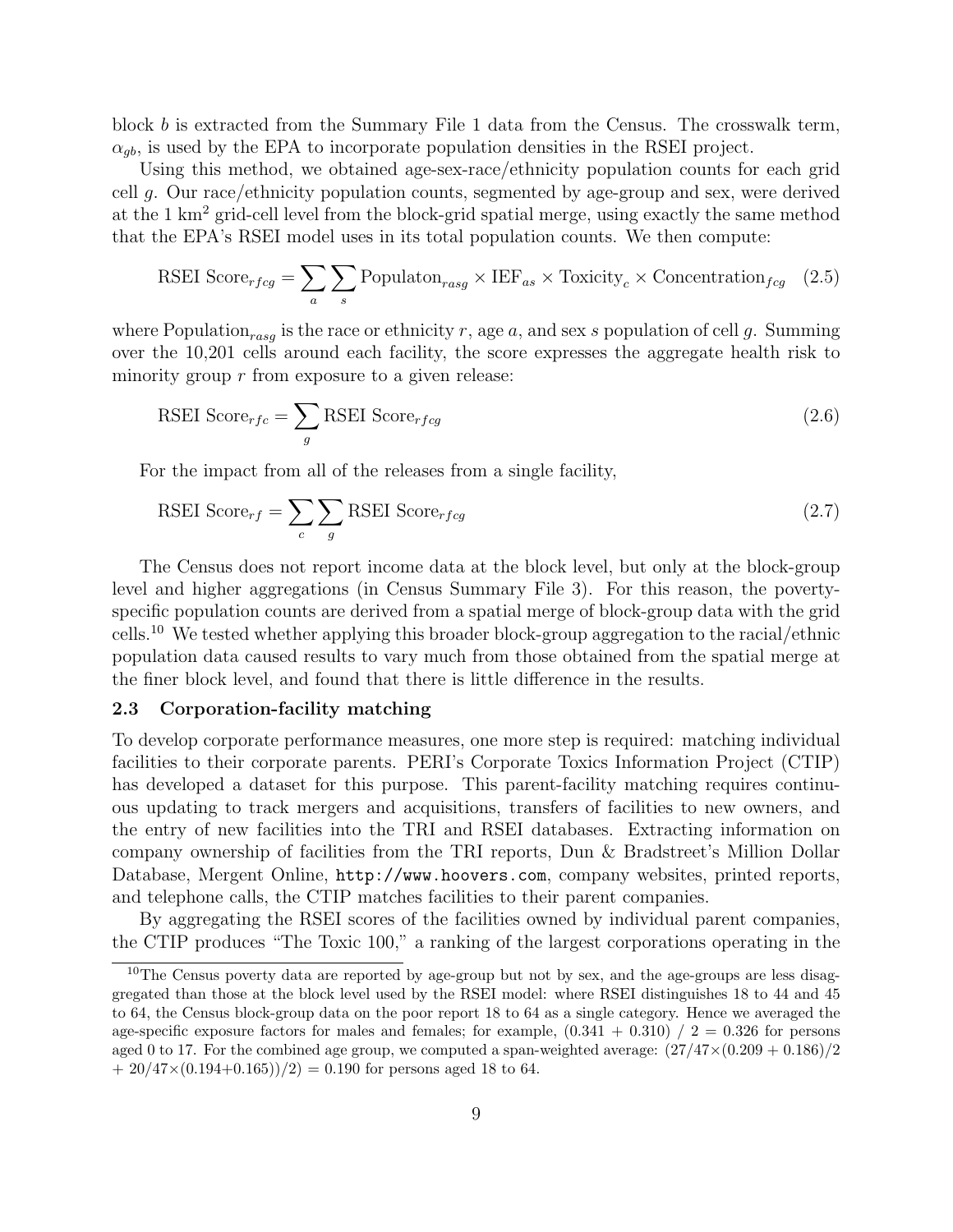United States on the basis of the total human health risk from air toxics emissions from their facilities, as measured by the RSEI data. The most recent edition of the Toxic 100 (available at <http://www.peri.umass.edu/toxic100/>) identifies the top polluters among the companies that appeared in the year 2007 on the Fortune 500, Fortune Global 500, and S&P 500 lists of the country's largest corporations, and on the Forbes Global 2000 list of the largest 500 U.S.-based and 500 foreign-based corporations. The most recent available RSEI data from EPA refer to the year 2005. The Toxic 100 therefore reports 2005 air pollution from industrial facilities in the United States, based on the latest available (2007) data on ownership structure.

#### <span id="page-11-0"></span>3 A Measure of Corporate Environmental Justice Performance

In this section we present our measure of corporate environmental justice performance (CEJP) for the 100 large firms that appear in the latest edition of PERI's Toxic 100. The measure indicates the extent to which the human health impacts from releases of toxic air pollutants at industrial facilities owned by the corporation are borne by specific subgroups of the U.S. population. Two CEJP indicators are reported here: the first measures impacts on racial and ethnic minorities, and the second measures impacts on people with incomes below the national poverty line.

#### 3.1 Measuring group shares of human health risk

To measure human health risk for a given corporation, we aggregate the race/ethnicityspecific and poverty-specific scores for the facilities it owns:

$$
\text{RSEI Score}_{rF} = \sum_{f \in F} \text{RSEI Score}_{rf} \tag{3.1}
$$

where r indexes racial/ethnic or poverty categories, and  $f$  indexes facilities owned by firm F.

Our CEJP measure is the percentage share of these groups in the total human health risks generated by air toxics releases from the firm's facilities. To obtain this, we divide this score by the total RSEI score for the firm, as reported in the Toxic 100:

$$
CEJP_{rF} \equiv RSEI Score_{rF}/RSEI Score_{F}
$$
\n(3.2)

CEJP is a purely distributional measure, in that it does not distinguish between a disproportionate share of a small total human health impact and a disproportionate share of a large total impact. We examine the relationship between the CEJP measure and total pollution impacts in Section [5.](#page-14-1)

To assess whether the share of impacts accruing to specific population groups is "disproportionate," we must choose an appropriate counterfactual to define a "proportionate" impact. The most straightforward benchmark for this purpose is the share of the group in the national population. In the 2000 Census, racial and ethnic minorities<sup>11</sup> constituted  $31.8$ 

<sup>&</sup>lt;sup>11</sup>We classify as minority all persons reporting either Hispanic for ethnicity or a response other than white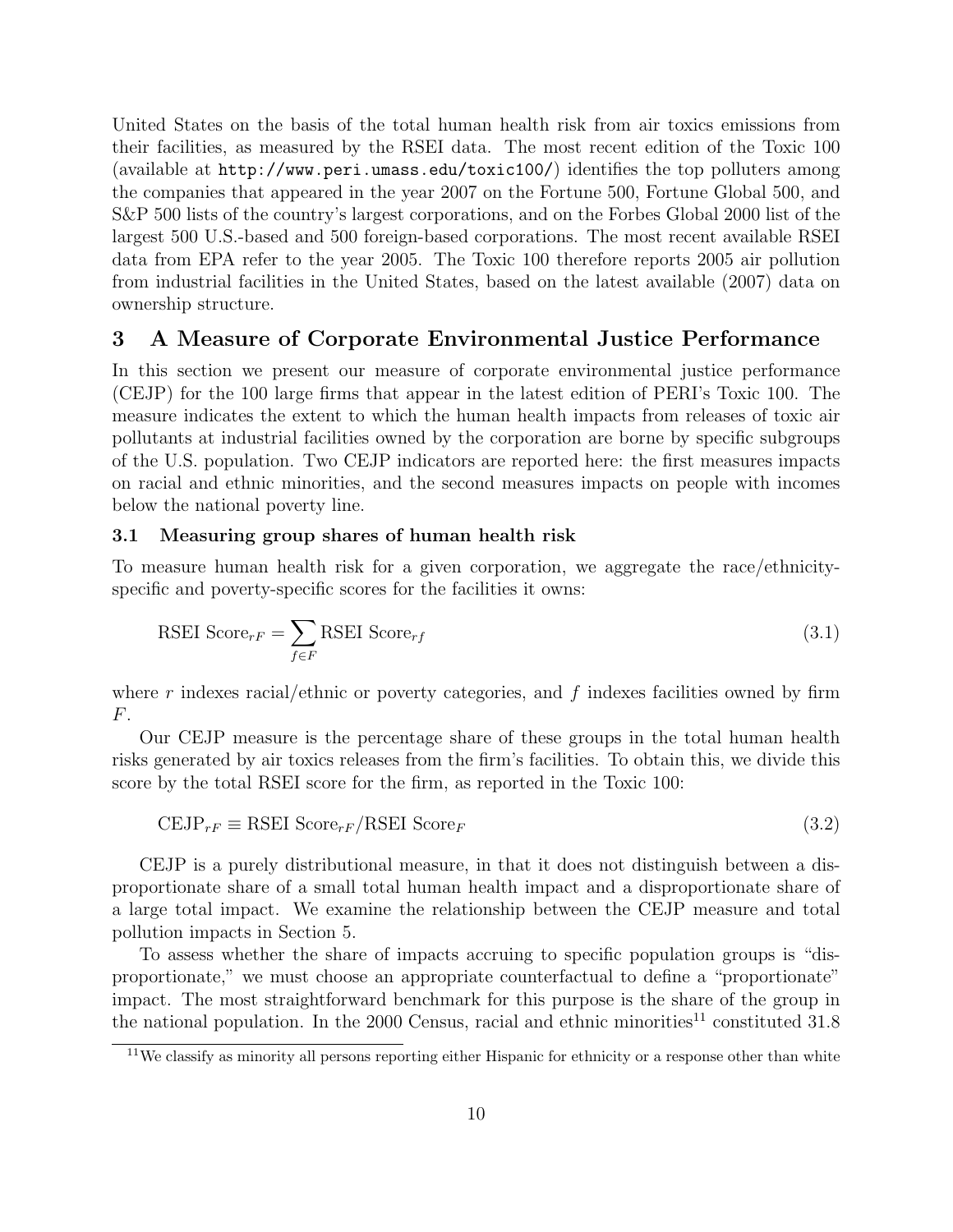percent of the U.S. population, and people living below the official poverty line were 12.9 percent.

Alternative benchmarks for assessing disproportionality include the share of the group in the population of the specific regions—for example, states or metropolitan areas—in which the firm's facilities are located, or their share in the firm's labor force. A regionspecific benchmark would be consistent with the view that the facility siting decisions of firms are often "within-region" choices, constrained by the desire to locate within a certain part of the country for ease of access to input or output markets [\[Pastor et al.,](#page-17-5) [2001\]](#page-17-5). An employment-based benchmark would provide a rough gauge of the balance between "costs" and "benefits" to specific groups, sometimes invoked in discussions of the supposed "jobs-versus-environment" tradeoff. Both alternatives would apply different benchmarks to different firms, complicating the task of inter-firm comparisons.

Our CEJP measure can be compared to these and other benchmarks. In the tables presented here, we report national population shares as the simplest, and for our purposes most robust, standard for comparison.

It is also of interest to see how a specific firm compares with other firms. For this purpose, our tables also show group shares of human health hazards aggregated over all firms and facilities in the RSEI-GM database and aggregated over the universe of the large firms represented in the Toxic 100. For all firms, the share of minorities and the poor in 2005 were 34.8 percent and 15.3 percent, respectively (above their respective national population shares of 31.8 percent and 12.9 percent). The shares for the Toxic 100 firms were slightly lower than for all firms, but still above the shares of these groups in the national population.

Inter-firm comparisons can also be made within specific industrial sectors. To illustrate, we report "best-in-class" and "worst-in-class" CEJP measures for firms in the plastics and oil refining sectors below.

#### 3.2 Results

Table 1 reports the CEJP minority measure for the top ten firms ranked on this basis from the firms in the Toxic 100. In all ten cases, more than half of the human health impacts resulting from the firm's air toxics releases are borne by minority groups. Two of these firms— Exxon Mobil and Arcelor Mittal—also rank in the top ten of The Toxic 100 itself; in other words, they rank very high in total pollution burden as well as the share of the burden borne by minorities. In both cases, the main subgroup contributing to the large impact on minorities is blacks. In the case of Exxon Mobil, the black share of total human health impacts is 55.5 percent—the highest share of any firm in the Toxic 100.

#### [INSERT TABLE 1 HERE]

Looking at the bottom three lines in Table 1, we can compare group shares of health hazards for all firms in the Toxic 100 and the entire RSEI-GM database to their shares in

for race. The breakout columns for blacks, Asians and Pacific Islanders, Native Americans refer to persons reporting exactly one race and non-Hispanic ethnicity. The breakout column for Hispanics may refer to people of any race. Because of the multiracial and other categories, the breakout columns do not sum to the total for minorities.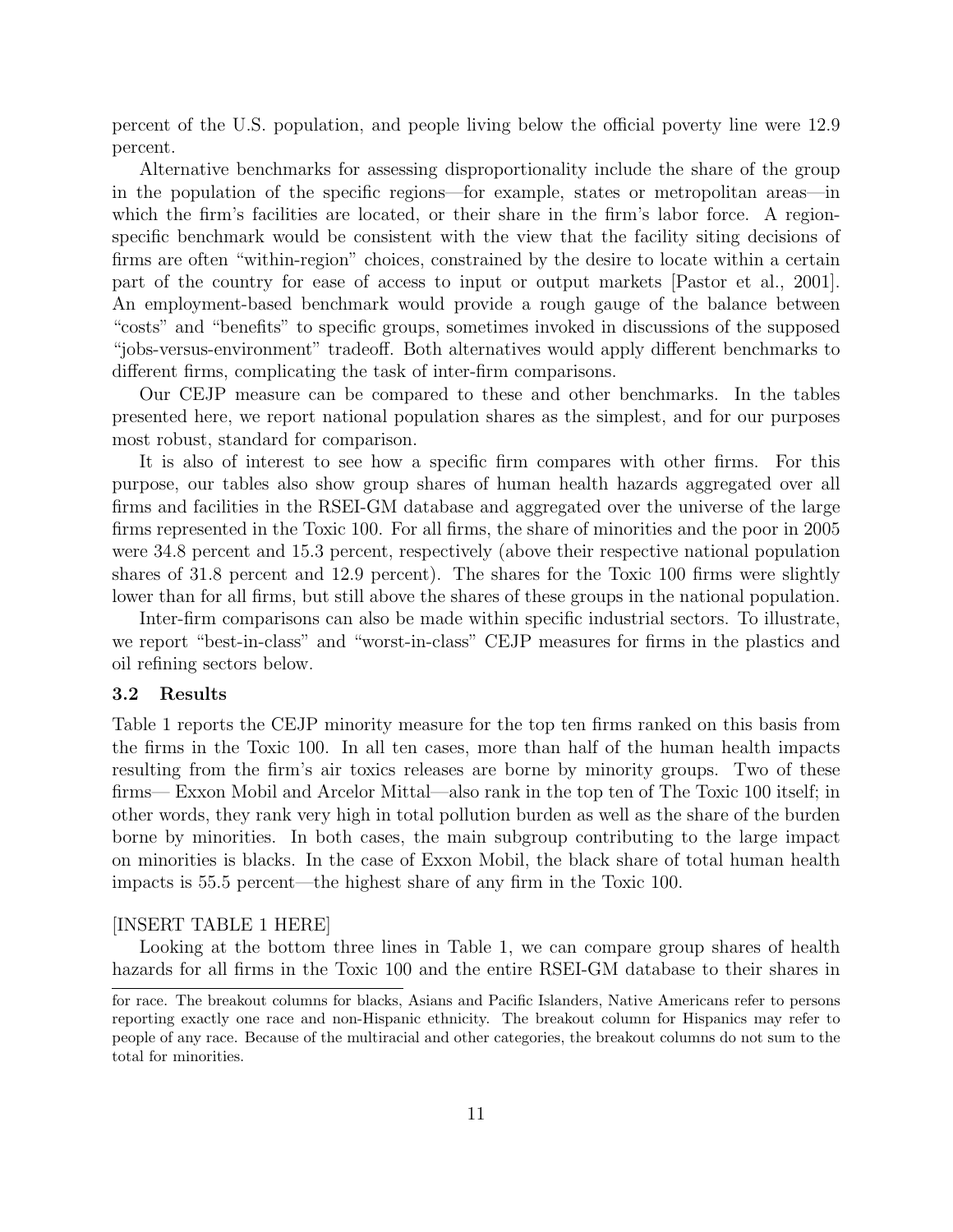the U.S. population. Again, the disproportionate burden borne by blacks is evident: their share of the total pollution burden (18.1 percent) is more than 50 percent greater than their share of the national population (11.8 percent). In the case of Hispanics, Asian-Pacific islanders, and American Indians, their shares of the total pollution burden are somewhat below their shares of the national population. This is consistent with the finding of Ash and Fetter (2004) that within metropolitan statistical areas (MSAs), Hispanics tend to live in significantly more polluted neighborhoods than non-Hispanic whites, but that this effect is moderated in national-level data by the fact that they tend to live in MSAs that have less industrial toxic air pollution than the national average. In the case of blacks, by contrast, Ash and Fetter (2004) found that they not only live "on the wrong side of the environmental tracks" at the MSA level, but also are concentrated in MSAs with above-average industrial air toxics pollution.

Table 2 reports the CEJP poverty measure, again for the top ten firms ranked on this basis from the Toxic 100. Not surprisingly, there is considerable overlap with Table 1: seven firms place in both lists. In the cases of the top two firms—National Oilwell Varco and Hess—the share of human health impacts borne by people living below the poverty line is more than double their share in the national population. Three firms that rank in the top ten by the CEJP poverty measure—Exxon Mobil, Arcelor Mittal, and Archer Daniels Midland—also rank in the top ten of the Toxic 100 itself.

#### [INSERT TABLE 2 HERE]

The Appendix Table presents these measures for all of the firms in the Toxic 100 universe, together with their Toxic 100 rank, number of TRI-reporting facilities, number of releases (that is, chemical-facility combinations), and total human health hazard (RSEI) score. The firms with the highest shares for Hispanics, Asian/Pacific Islanders, and Native Americans are, respectively, Freeport-McMoran Copper & Gold, Avery Dennison, and Northeast Utilities; in each case, the share of these subgroups in the firm's human health impacts is more than three times their share in the national population.

#### 3.3 Environmental justice performance at the facility level

Two factors enter into a firm's CEJP score. The first is the share of minority or poverty groups in the human health impacts of all its facilities, averaged over the number of facilities. The second is the extent to which its "dirtiest" facilities—that is, the facilities with the highest total RSEI scores—are located in places where these shares are higher (or lower) than average.

To illustrate this point, we examine facility-level measures of environmental justice performance for Exxon Mobil, the corporation with the highest share of total impacts borne by blacks. Table 3 presents data for the firm's top five facilities, ranked by RSEI scores, and for a composite of the fifty other Exxon Mobil facilities that contribute to the firm's score. It is evident that the top two facilities, both of which are in Baton Rouge, Louisiana, drive the result for blacks. It is also noteworthy that the next two facilities, refineries in Baytown, Texas, and Torrance, California, both have exceptionally large shares of Hispanics and, in the case of Torrance, Asian/Pacific-islanders.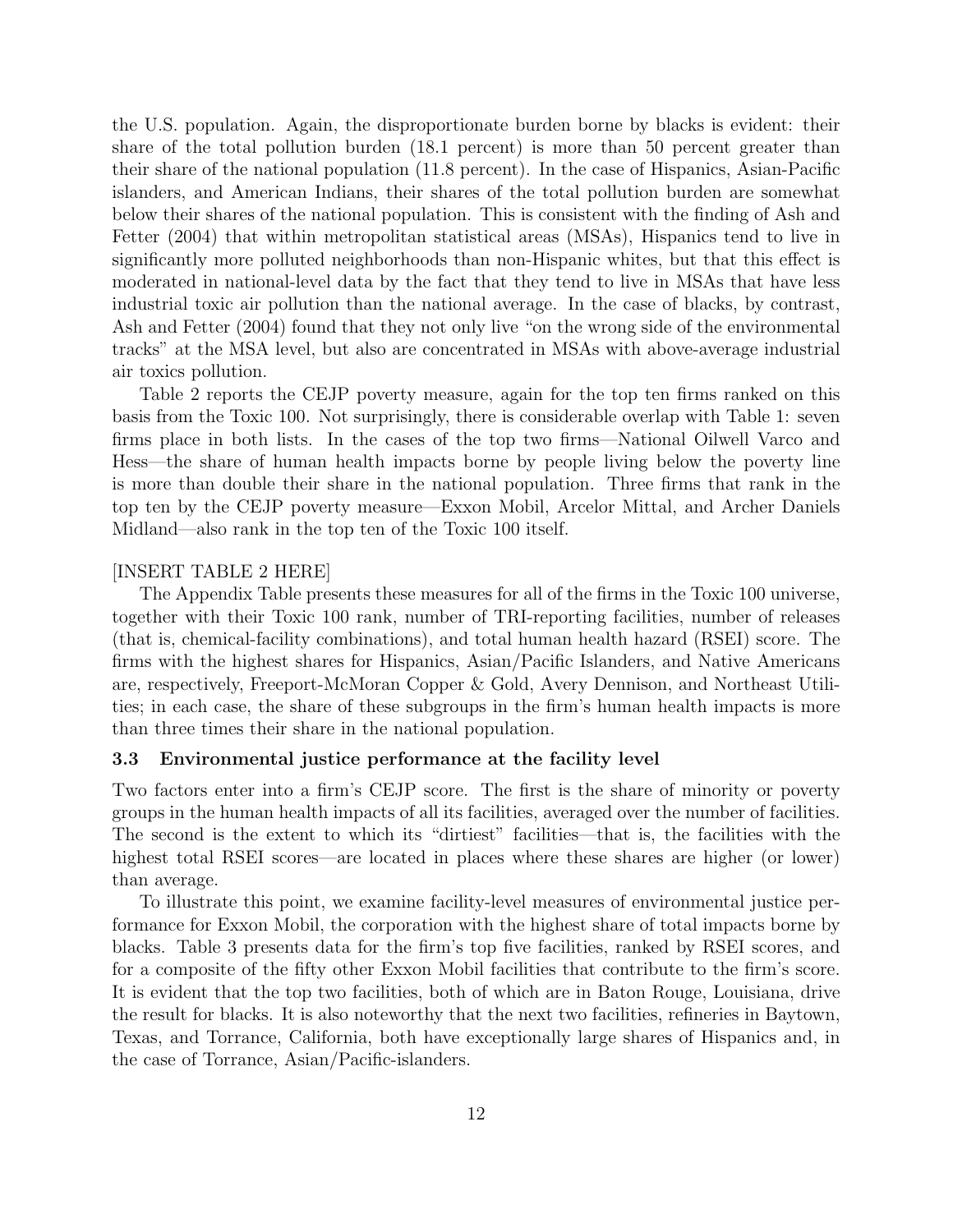#### [INSERT TABLE 3 HERE]

### <span id="page-14-0"></span>4 Best and worst "in class" rankings

This section investigates whether inter-firm differences in environmental justice performance persist within specific industrial sectors, taking as examples two particularly "dirty" sectors, the manufacture of plastics (and other synthetic materials) and oil refining. Because firms often are diversified—owning facilities in a number of different industrial sectors—we restrict the comparison to facilities in the sectors of interest. The TRI and RSEI data include SIC (Standard Industrial Classification) codes for each reporting facility; we use these to select the relevant set of facilities for each firm.<sup>12</sup>

Tables 4 and 5 report the CEJP scores for firms in the oil and plastics/synthetics sectors, respectively. To conserve space, we report scores only for firms whose total human health hazard from air emissions from facilities in the relevant sector surpass a threshold level.<sup>13</sup>

The firms are ranked from "best-in-class" to "worst-in-class" on the basis of the share of human health impacts borne by minority groups.<sup>14</sup> In the case of the oil industry, Tesoro, Marathon Oil, and Sunoco achieve best-in-class rankings, with minorities accounting for less than 35 percent of the impacts, although Tesoro is the only ranked firm whose minority share of health impacts is below the minority share in the U.S. population at large (31.8 percent). The worst-in-class rankings go to Pasadena Refining, ExxonMobil, and Hess: minorities account for more than 67 percent of the impacts from their oil-refining facilities.

#### [INSERT TABLE 4 HERE]

In the case of the plastics and synthetic materials sector, Neville Chemical Co., Eastman Chemical, and High Voltage Engineering Corporation achieve best-in-class rankings, with minorities accounting for less than 12 percent of the impacts. The worst-in-class rankings in this sector go to BP, ExxonMobil, and Resinall Corporation, with minorities accounting for more than 60 percent of the impacts.

#### [INSERT TABLE 5 HERE]

#### <span id="page-14-1"></span>5 Total Human Health Impact and CEJP

The relationship between corporate environmental performance (CEP), here measured in terms of total human health impact from air toxics emissions at facilities owned by the firm, and corporate environmental justice performance (CEJP) is of interest for three reasons.

First, if the correlation between these two dimensions of performance were extremely high—that is, the biggest polluters also had the biggest shares of minorities and the poor in

<sup>&</sup>lt;sup>12</sup>Oil-refining facilities correspond to three-digit SIC code 291; plastics and synthetic materials manufacturing facilities correspond to four-digit SIC codes 2820–2824. Some facilities engage in production activities in multiple industrial sectors, for which they can report up to six SIC codes. We select all facilities that report production in the relevant codes.

<sup>&</sup>lt;sup>13</sup>As a cutoff, we use a combined RSEI score of 5,000 for the relevant facilities.

<sup>14</sup>Rankings based on the share borne by people with incomes below the poverty line (reported in the last column of the tables) yield similar results.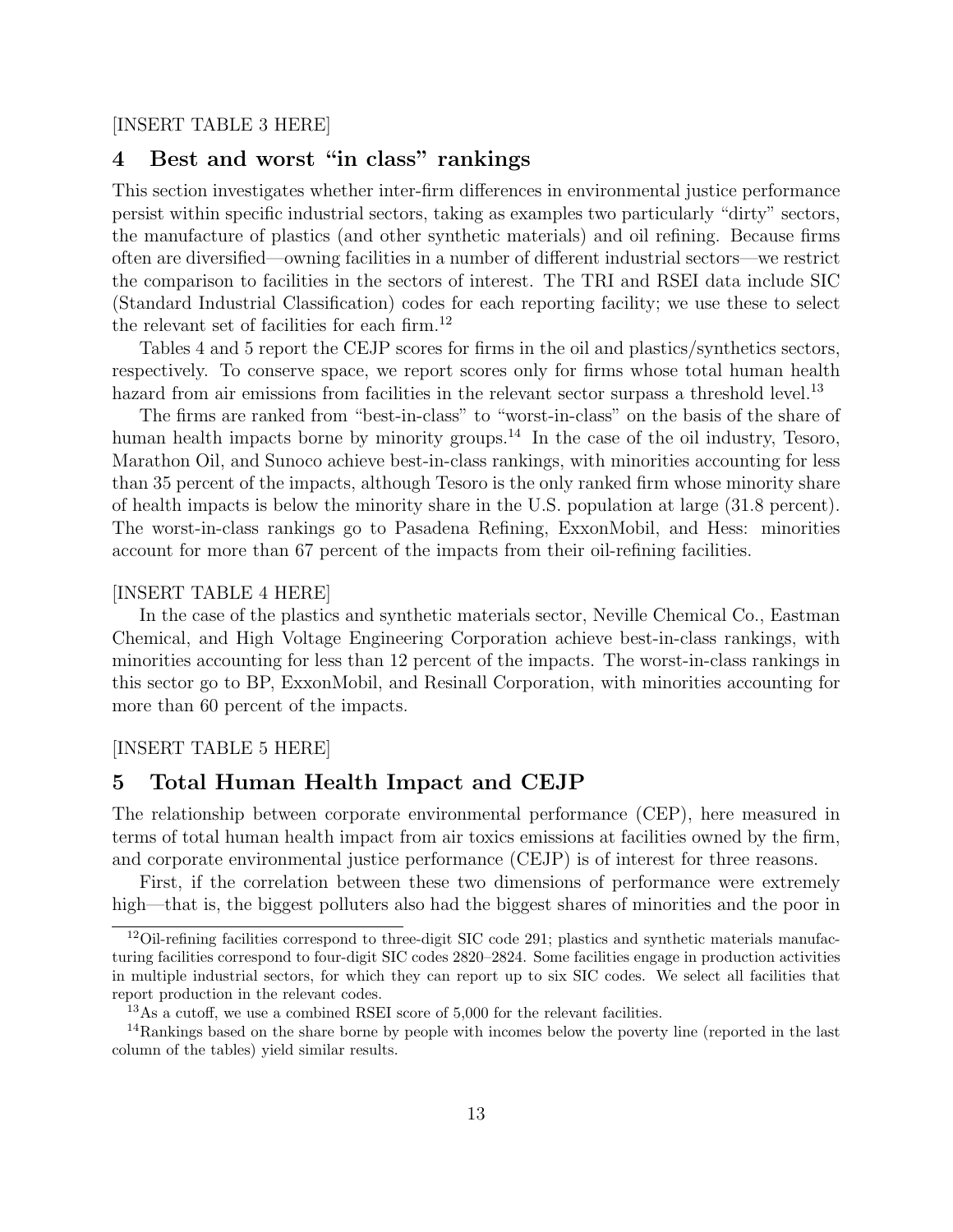the resulting health impacts—then the calculation of a separate CEJP measure might not be worth the effort: CEP would tell us all we need to know.

Second, there are plausible a priori reasons to expect that the correlation between the two will be positive, albeit imperfect. The reason is that where inequalities of power and wealth between polluters and the "pollutees" who bear environmental costs are larger, one outcome is likely to be a larger overall magnitude of pollution. Wealth inequalities can yield this result under the standard assumptions of benefit-cost analysis, in which the value of an adverse health impact is measured in terms of a person's willingness to pay to avoid it. To put matters bluntly, in this calculus the health and lives of the poor are worth less than those of the rich.

Where the society's decisions about environmental policies are shaped by political influence, in addition to benefit-cost calculations, power inequalities can further contribute to this outcome. For example, [Boyce](#page-16-5) [\[2002\]](#page-16-5) has suggested that environmental policies are governed by a "power-weighted social decision rule," in which what matters is not only the monetary values of costs and benefits but also the power of the parties to whom these accrue. The relationship between CEP and CEJP can provide one test of this hypothesis.

A final reason why this relationship is worth examining is that if, instead of a positive correlation, the two were inversely related—such that disproportional impacts were concentrated among relatively minor polluters—then this might mitigate, to some degree, findings of environmental injustice.

To examine this relationship, we looked at plotted total RSEI scores against our CEJP measures for the firms appearing in The Toxic 100. The results are shown in Figures 1 and 2 for the CEJP minority and poverty measures, respectively. In both cases, the results show a weak positive relationship, consistent with the expectation that the overall magnitude of pollution will be correlated with the distribution of the resulting burdens, but not so strongly correlated as to obviate the need for measures of the latter.

#### [INSERT FIGURES 1 & 2 HERE]

Fitting linear regression lines to the 100 observations in each figure, we find that as the minority share rises from 0 to 80 percent, the extent of observed variation, the predicted human health hazard rises by 27 percent. As the poverty share rises from 0 to 30 percent, the small range of variation in poverty shares, the predicted human health hazard rises by 150 percent.

#### <span id="page-15-0"></span>6 Conclusions

The measure of corporate environmental justice performance (CEJP) presented in this paper provides meaningful new information on an important dimension of corporate behavior. For ethical reasons, it is of interest to know not only how much pollution is released by a firm's industrial facilities, but also how the resulting human health impacts are distributed across racial, ethnic, and income groups. The CEJP measure provides this information.

Apart from ethical concerns, there may be good legal and financial reasons for corporations and investors to pay attention to this dimension of firm performance. Environmental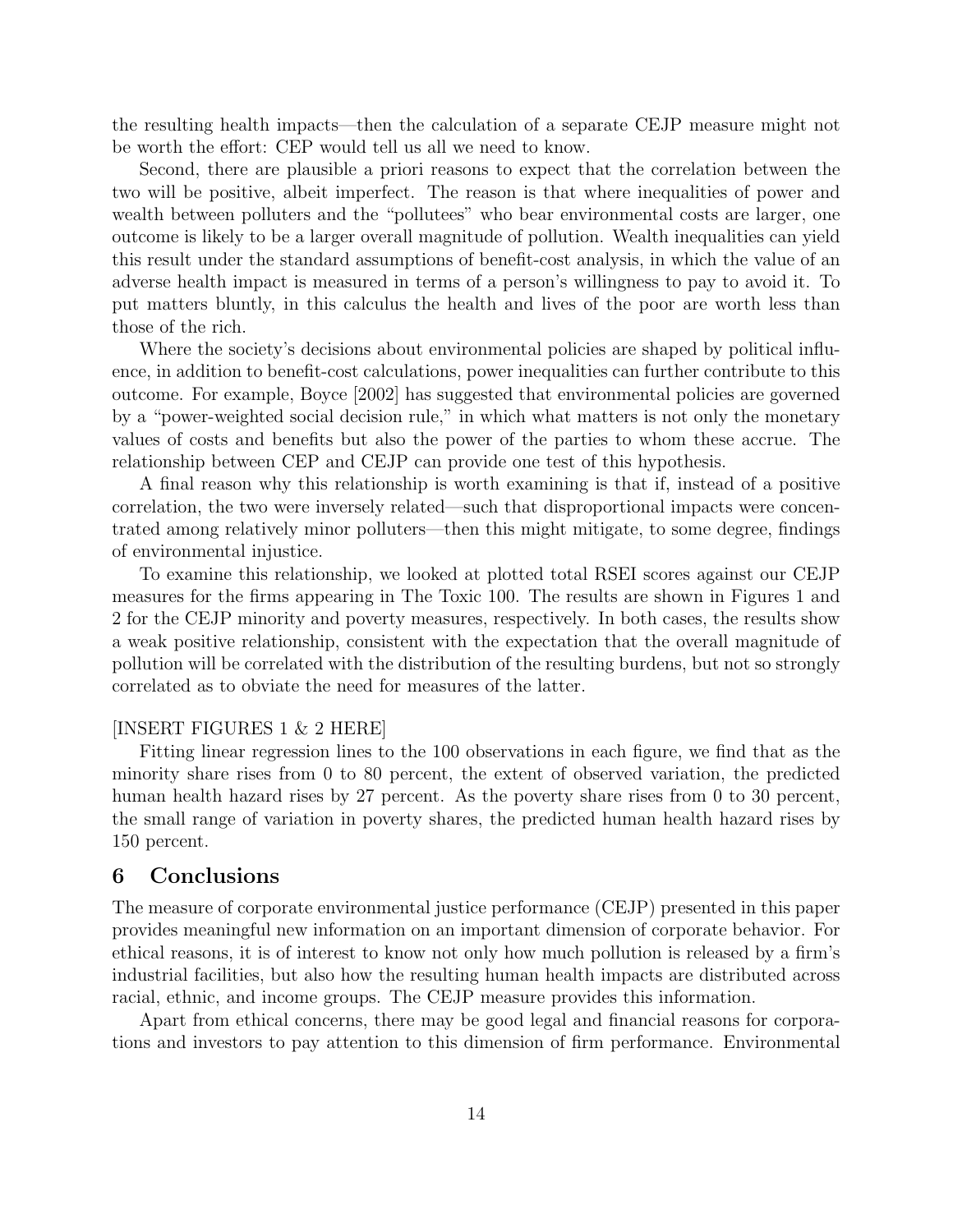justice—defined in terms of both race/ethnicity and income class—became an explicit objective in federal government policy making in 1994, when President Clinton signed Executive Order 12898 directing each government agency to take steps to identify and rectify "disproportionately high and adverse human health or environmental effects of its programs, policies, and activities on minority populations and low-income populations." In the case of minorities, moreover, systematically disproportionate burdens could prove to be grounds for legal challenges under the U.S. Civil Rights Act. Public and private responses could translate environmental injustice into liabilities that affect the firm's bottom line.

Regular measurement of CEJP can provide stakeholders—investors, managers, regulators, consumers, and residents of affected communities—with a report card for assessing levels and changes in performance. Furthermore, because the fate-and-dispersion model can be used to estimate concentrations from hypothetical releases, it can be used to predict the environmental and EJ impacts of planned expansions or decreases in air toxics emissions.

The CEJP measure is scalable, and as we demonstrated above, it can be used to compare both firms and facilities within firms. It can be readily extended to specific industrial sectors, specific chemicals, or other classifications of industrial point-source pollution.

We believe that the joint measurement of total impact (CEP) and disparate impacts (CEJP) provides the most robust picture of corporate environmental performance. Although correlated, neither measure adequately conveys information about the other. Both dimensions are relevant, and both should—and can—be incorporated into the assessment of corporate behavior.

#### References

- <span id="page-16-1"></span>Michael Ash and T. Robert Fetter. Who Lives on the Wrong Side of the Environmental Tracks? Social Science Quarterly, 85(2):441–462, 2004.
- <span id="page-16-3"></span>Nicolaas W. Bouwes, Steven Hassur, and Marc Shapiro. Information for Empowerment: The EPA's Risk-Screening Environmental Indicators Project. In James K. Boyce and Barry G. Shelley, editors, Natural Assets: Democratizing Environmental Ownership, pages 135–150. Washington, DC: Island Press, 2003.
- <span id="page-16-5"></span>James K. Boyce. The Political Economy of the Environment. Edward Elgar, 2002.
- <span id="page-16-4"></span>James K. Boyce. Inequality and Environmental Protection. In Jean-Marie Baland, Pranab Bardhan, and Samuel Bowles, editors, Inequality, Collective Action, and Environmental Sustainability, pages 314–348. Princeton: Princeton University Press, 2007.
- <span id="page-16-0"></span>Dave Bryan. Minority Groups Mobilize on Pollution: Alabama Towns Battle for PCB Cleanup Reflects Fight Against 'Environmental Racism'. Associated Press, 6 April 2003. <http://www.ejrc.cau.edu/washpostejarticle.html>.
- <span id="page-16-2"></span>J. Chakraborty and M. P. Armstrong. Exploring the use of buffer analysis for the identification of impacted areas in environmental equity assessment. Cartography and Geographic Information Systems, 24(3):145–157, 1997.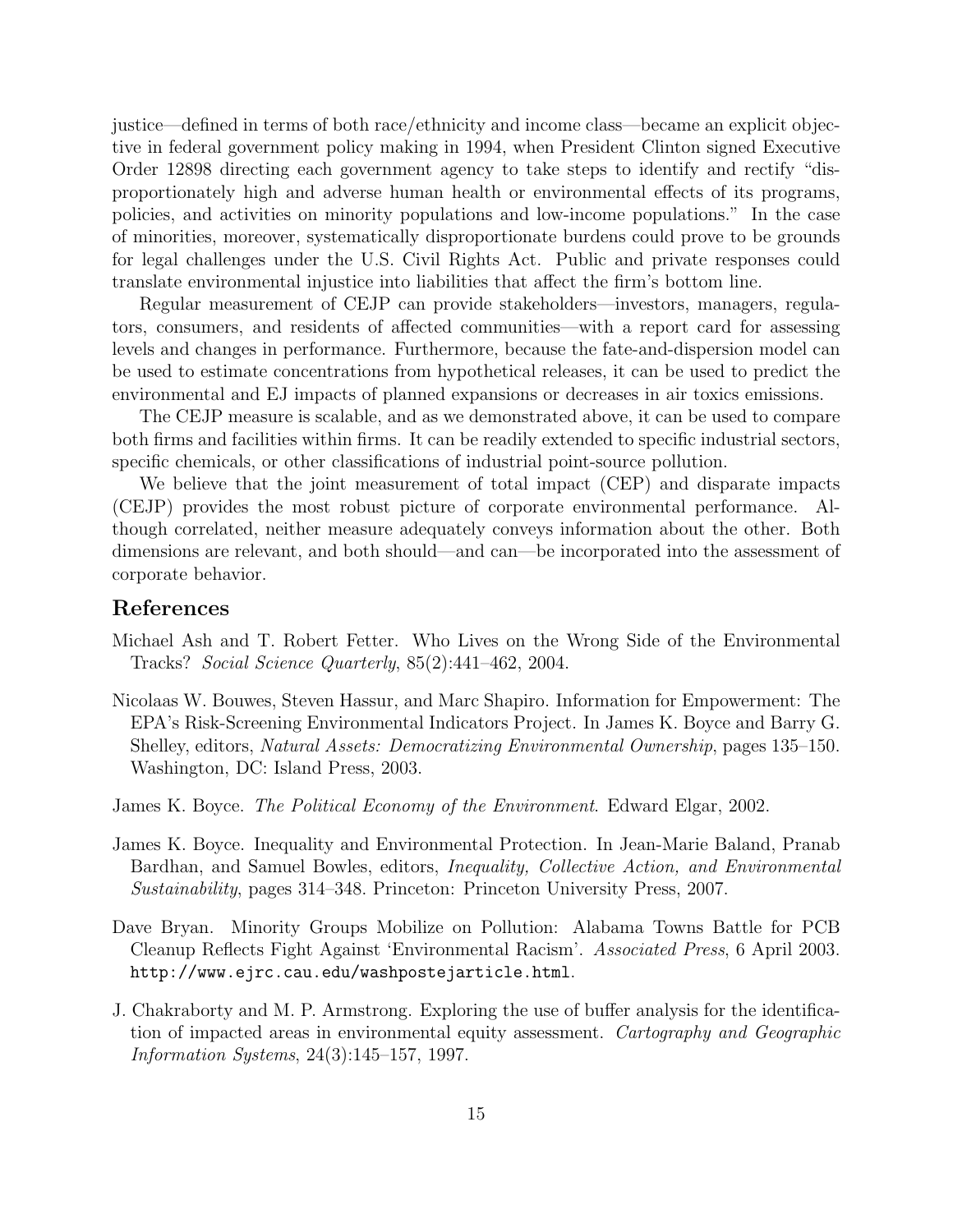- <span id="page-17-2"></span>Paul Mohai and Robin Saha. Racial Inequality in the Distribution of Hazardous Waste: A National-Level Reassessment. Social Problems, 54(3):343–370, 2007.
- <span id="page-17-4"></span>Office of Pollution Prevention and Toxics. Risk-Screening Environmental Indicators. U.S. Environmental Protection Agency, Washington, DC, 2004. Accessed February 1, 2008. URL: <http://www.epa.gov/oppt/rsei>.
- <span id="page-17-5"></span>Manuel Pastor, James Sadd, and John Hipp. Which Came First? Toxic Facilities, Minority Move-in, and Environmental Justice. Journal of Urban Affairs, 23(1), 2001.
- <span id="page-17-1"></span>Manuel Pastor, James Sadd, and Rachel Morello-Frosch. The Air is Always Cleaner on the Other Side: Race, Space, and Air Toxics Exposures in California. Journal of Urban Affairs, 27(2), 2006.
- <span id="page-17-3"></span>Robin Saha and Paul Mohai. Historical Context and Hazardous Waste Facility Siting: Understanding Temporal Patterns in Michigan. Social Problems, 2005.
- <span id="page-17-0"></span>U.S. Senate Committee on Appropriations. PCB Contamination in Anniston, Alabama. 107<sup>th</sup> Congress, 19 April 2002. Available at [http://www.ewg.org/files/](http://www.ewg.org/files/AnnistonSenateHearingTrans.pdf) [AnnistonSenateHearingTrans.pdf](http://www.ewg.org/files/AnnistonSenateHearingTrans.pdf).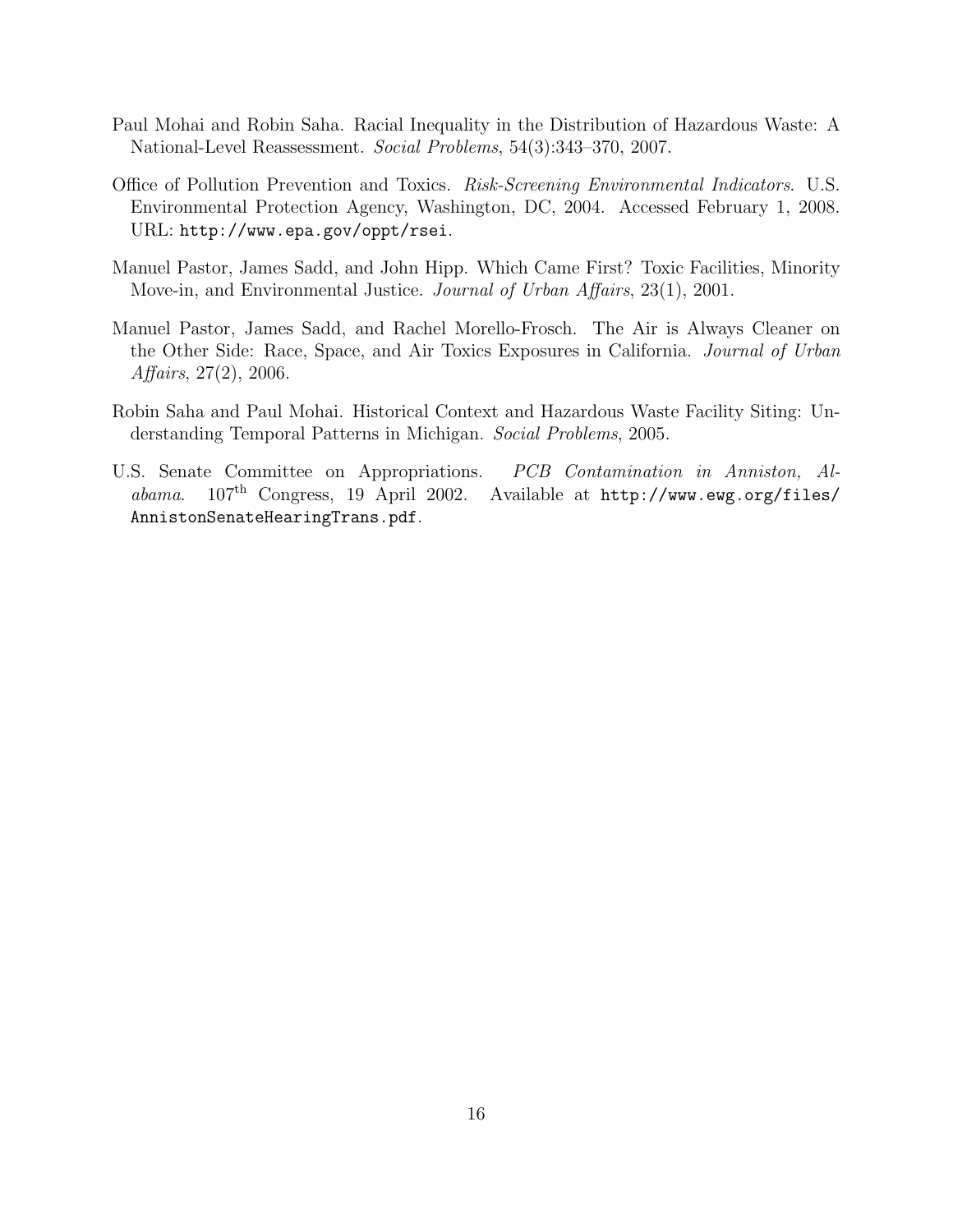

Figure 1. Total Human Health Impact and CEJP for Minorities: Toxic 100

Source: Toxic 100 Corporate RSEI Score and Appendix Table 1.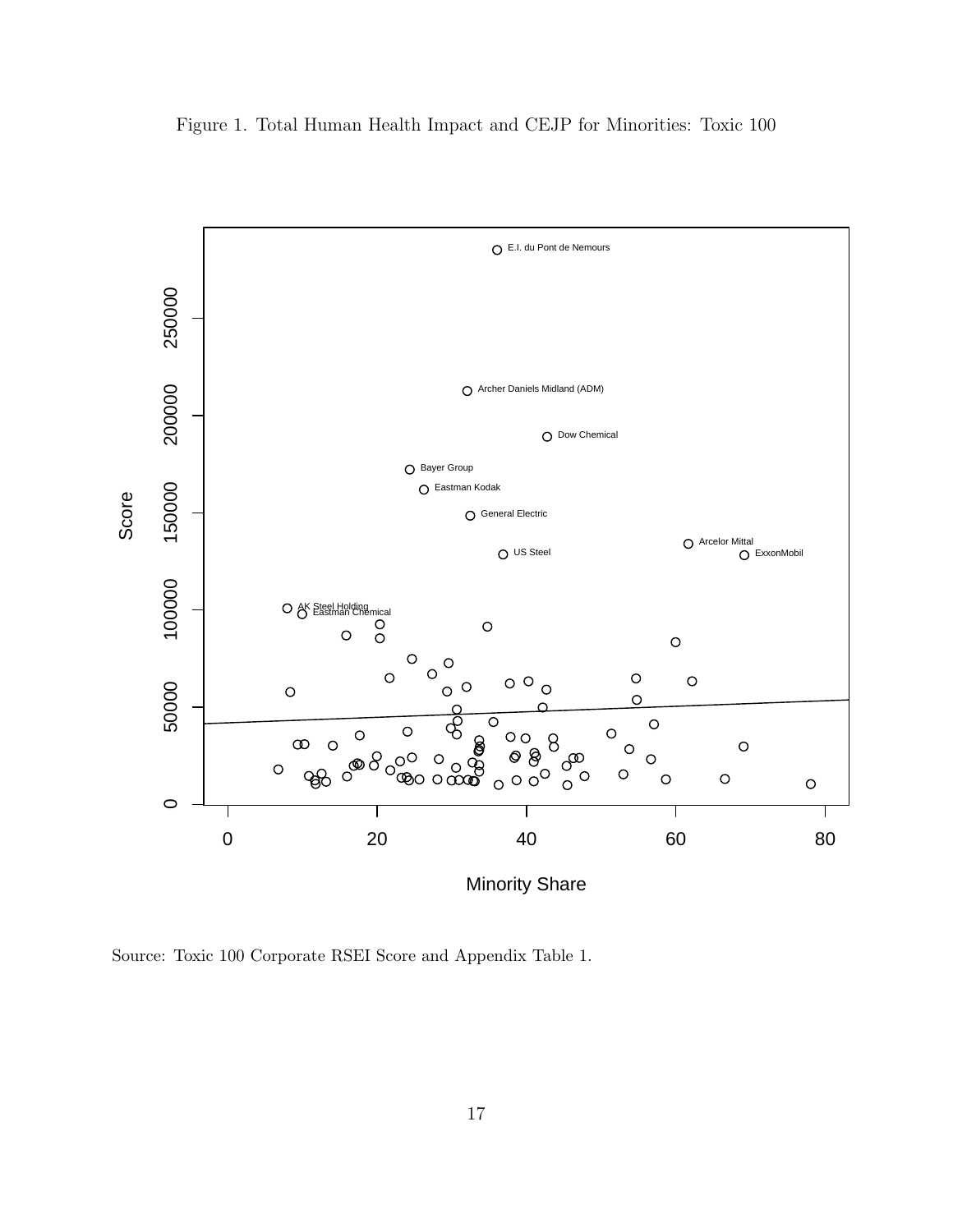

Figure 2. Total Human Health Impact and CEJP for Poverty: Toxic 100

Source: Toxic 100 Corporate RSEI Score and Appendix Table 1.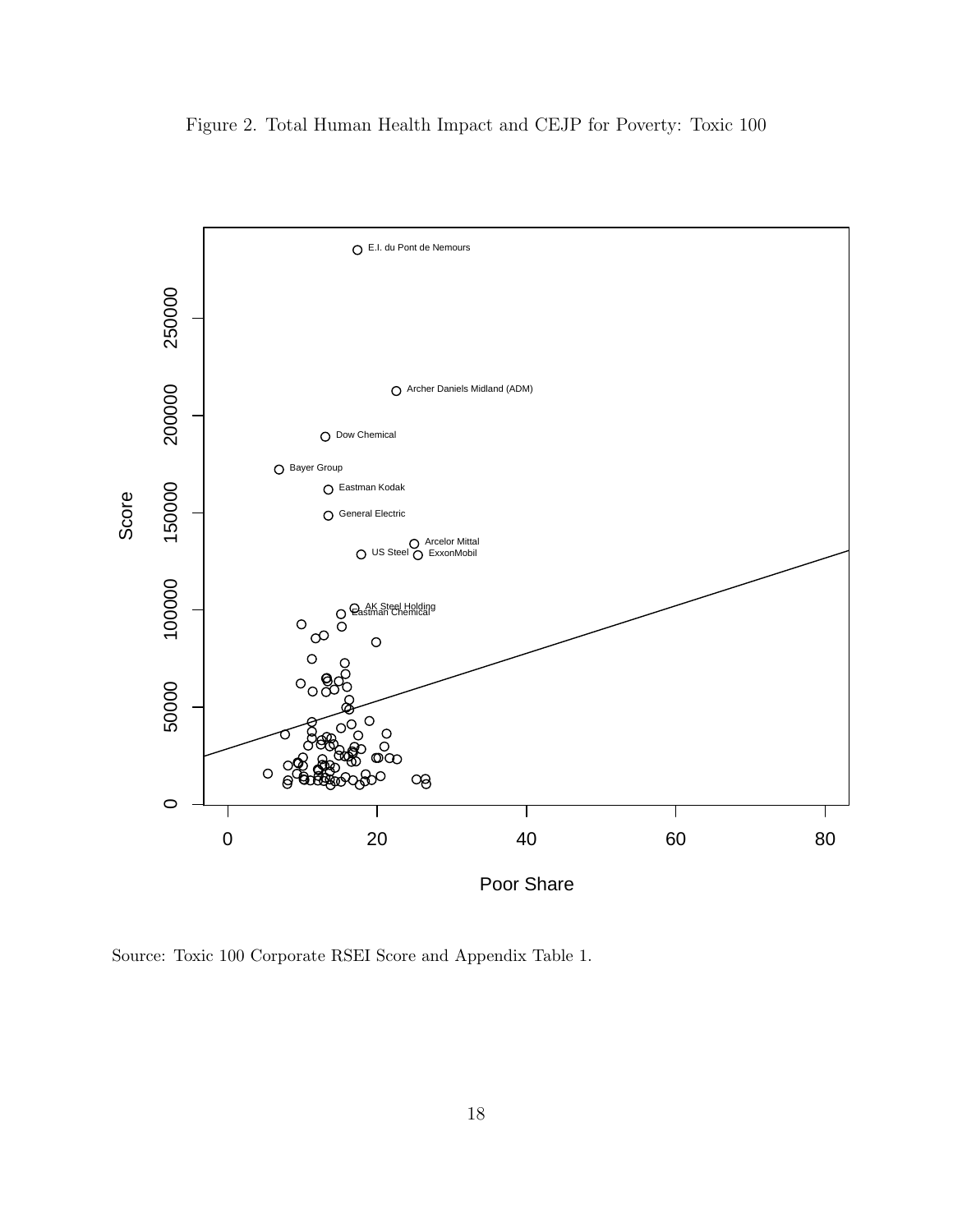|                                 | Minority | <b>Black</b> | Hispanic | $\text{Asian}/\text{Pacific}$ | Nat. Am. |
|---------------------------------|----------|--------------|----------|-------------------------------|----------|
|                                 | Share    | Share        | Share    | Share                         | Share    |
| National Oilwell Varco          | 78.0     | 22.3         | 53.0     | 2.0                           | 0.7      |
| ExxonMobil                      | 69.1     | 55.5         | 10.4     | 2.2                           | 0.3      |
| General Dynamics                | 69.0     | 11.1         | 49.1     | 6.7                           | 1.0      |
| <b>Hess</b>                     | 66.5     | 15.6         | 47.6     | 4.9                           | 0.3      |
| Freeport-McMoran Copper<br>&    | 62.1     | 2.9          | 57.1     | 0.5                           | 1.6      |
| Gold                            |          |              |          |                               |          |
| Arcelor Mittal                  | 61.6     | 46.6         | 12.5     | 1.3                           | 0.3      |
| Valero Energy                   | 59.9     | 38.7         | 18.3     | 1.8                           | 0.5      |
| Akzo Nobel                      | 58.6     | 44.4         | 10.4     | 2.4                           | 0.3      |
| Public Service Enterprise Group | 57.0     | 18.2         | 26.8     | 10.1                          | 0.4      |
| (PSEG)                          |          |              |          |                               |          |
| Northrop Grumman                | 56.6     | 49.8         | 3.3      | 1.8                           | 0.4      |
| Toxic 100 Firms                 | 34.2     | 19.8         | 10.5     | 2.1                           | 0.5      |
| All Firms                       | 34.8     | 18.1         | 12.6     | 2.2                           | 0.6      |
| US Population                   | 31.8     | 11.8         | 13.7     | 3.7                           | 0.7      |

|  | Table 1. Corporate Environmental Justice Performance: Minorities |  |  |
|--|------------------------------------------------------------------|--|--|
|  |                                                                  |  |  |

 $\overline{\phantom{0}}$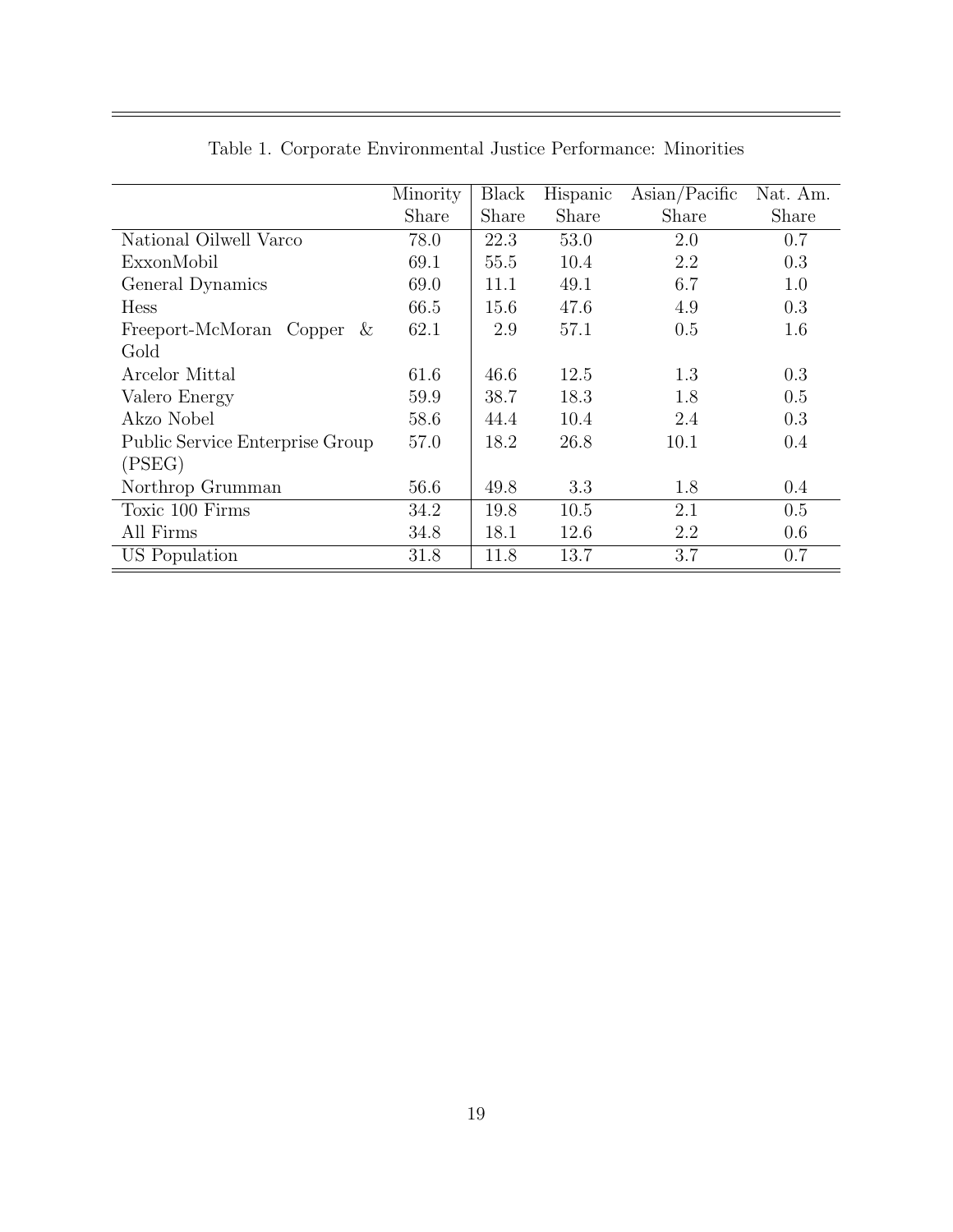|                              | Poor  |
|------------------------------|-------|
|                              | Share |
| National Oilwell Varco       | 26.5  |
| <b>Hess</b>                  | 26.4  |
| ExxonMobil                   | 25.4  |
| Akzo Nobel                   | 25.2  |
| Arcelor Mittal               | 24.9  |
| Northrop Grumman             | 22.6  |
| Archer Daniels Midland (ADM) | 22.5  |
| Rowan Cos.                   | 21.6  |
| Nucor                        | 21.2  |
| General Dynamics             | 20.9  |
| Toxic 100 Firms              | 15.2  |
| All Firms                    | 15.3  |
| US Population                | 12.9  |

## Table 2. Corporate Environmental Justice Performance: People in Poverty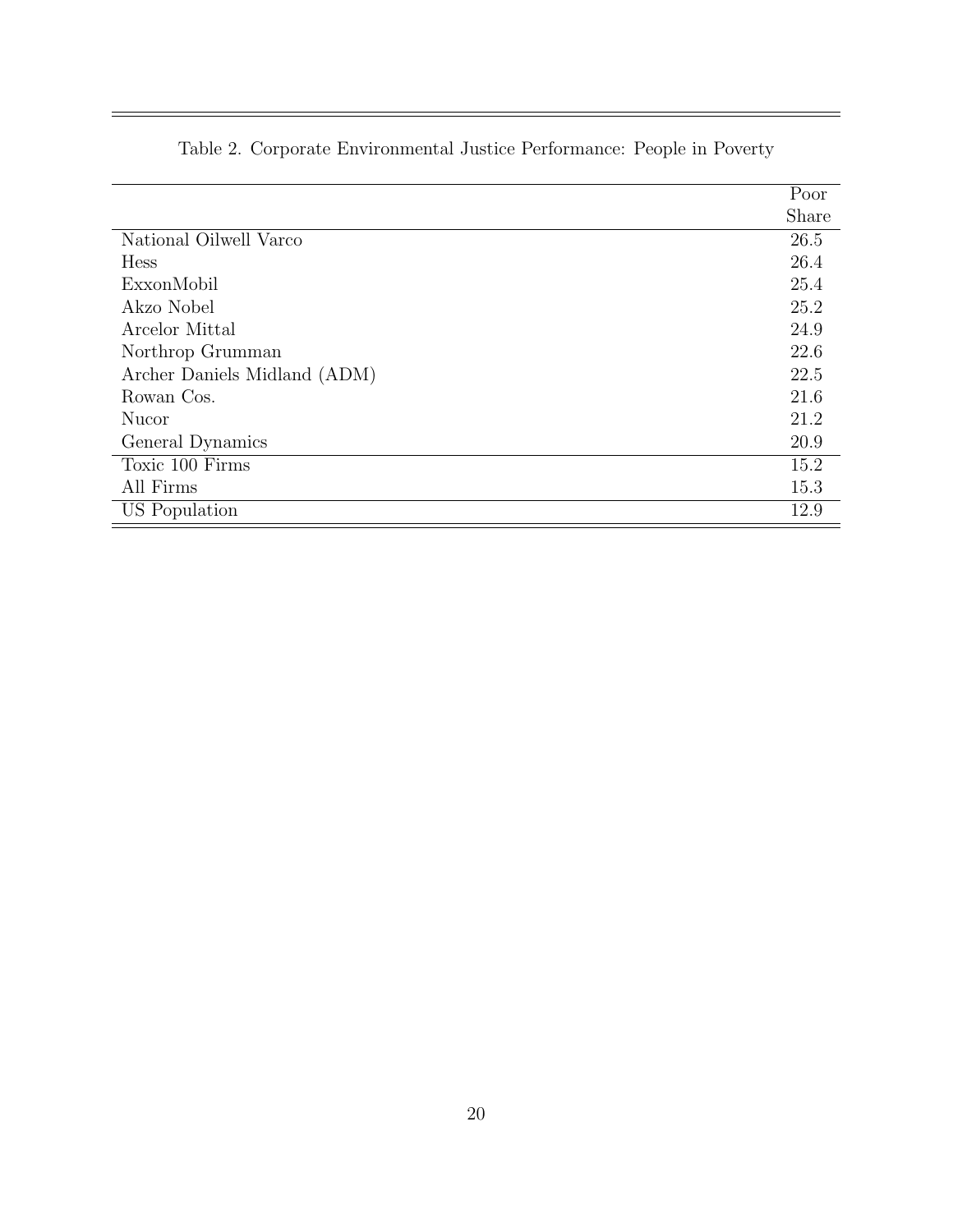|                           |        | Minority | Black | Hispanic | $\text{Asian}/\text{Pacific}$ | Nat. Am. | Poor  |
|---------------------------|--------|----------|-------|----------|-------------------------------|----------|-------|
|                           | Score  | Share    | Share | Share    | Share                         | Share    | Share |
| Baton Rouge Refinery (LA) | 62269  | 78.0     | 75.3  | $1.1\,$  | $1.0\,$                       | 0.1      | 31.1  |
| Baton Rouge Chemical (LA) | 24748  | 73.1     | 70.0  | 1.2      | $1.1\,$                       | 0.1      | 29.1  |
| Baytown Refinery (TX)     | 18405  | 54.6     | 15.0  | 35.8     | 2.6                           | 0.5      | 15.3  |
| Torrance Refinery (CA)    | 6710   | 69.9     | 10.8  | 40.9     | 15.5                          | 0.7      | 15.1  |
| Joliet Refinery (IL)      | 6277   | 33.7     | 16.5  | 13.0     | 2.9                           | 0.2      | 7.8   |
| 50 Additional Facilities  | 10347  | 50.8     | 23.2  | 23.4     | 2.6                           | 0.8      | 17.3  |
| 55 Total Facilities       | 128758 | 69.1     | 55.5  | 10.4     | 2.2                           | 0.3      | 25.4  |

Table 3. Minority and Poverty Shares of Airborne Human Health Risk: ExxonMobil Facilities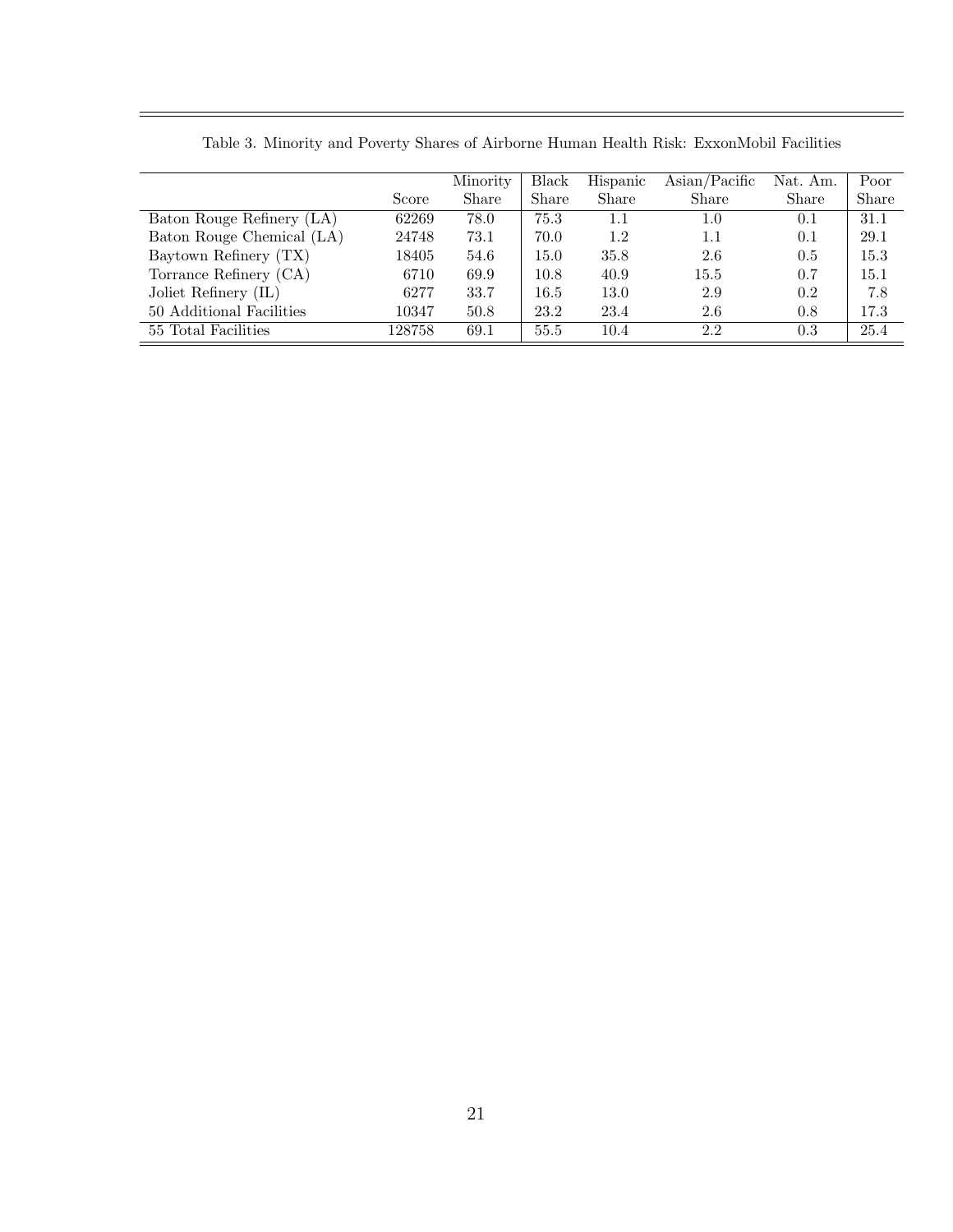| Poor          | Share      |            |                       |               |        |                       |                               |        |        |                                                                                                                                                                                                                                                                                                                   |                           |      |                    |                   |              |         |                  |                     |               |
|---------------|------------|------------|-----------------------|---------------|--------|-----------------------|-------------------------------|--------|--------|-------------------------------------------------------------------------------------------------------------------------------------------------------------------------------------------------------------------------------------------------------------------------------------------------------------------|---------------------------|------|--------------------|-------------------|--------------|---------|------------------|---------------------|---------------|
| Nat. Am.      | Share      |            |                       |               |        |                       |                               |        |        |                                                                                                                                                                                                                                                                                                                   |                           |      |                    |                   |              |         |                  |                     |               |
| Asian/Pacific | Share      |            |                       |               |        |                       |                               |        |        |                                                                                                                                                                                                                                                                                                                   |                           |      |                    |                   |              |         | 0.217            |                     |               |
| Hispanic      | Share      |            |                       |               |        |                       |                               |        |        |                                                                                                                                                                                                                                                                                                                   |                           |      |                    |                   |              |         |                  |                     |               |
| Black         | Share      |            |                       |               |        |                       |                               |        |        |                                                                                                                                                                                                                                                                                                                   |                           |      |                    |                   |              |         |                  |                     |               |
| Vinority      | Share      |            |                       |               |        |                       |                               |        |        |                                                                                                                                                                                                                                                                                                                   |                           |      |                    |                   |              |         |                  | 5.3.3.3.<br>5.3.5.5 |               |
|               | Score      | 15370      |                       |               |        |                       |                               |        |        | 90478<br>83416<br>83453 43856<br>4885 23586<br>2364 2364<br>2364 2364<br>2364 2364<br>2453<br>2453 2453<br>2453<br>2453 2453                                                                                                                                                                                      |                           |      |                    |                   |              | 5584    | 555298           | 4576982             |               |
|               | Releases   |            |                       |               |        |                       |                               |        |        | $\begin{array}{l} 564 \\ 560 \\ 760 \\ 870 \\ 981 \\ 981 \\ 981 \\ 982 \\ 1991 \\ 992 \\ 1992 \\ 1993 \\ 1994 \\ 1991 \\ 1992 \\ 1993 \\ 1994 \\ 1991 \\ 1992 \\ 1993 \\ 1994 \\ 1992 \\ 1993 \\ 1994 \\ 1994 \\ 1994 \\ 1994 \\ 1994 \\ 1994 \\ 1994 \\ 1994 \\ 1994 \\ 1994 \\ 1994 \\ 1994 \\ 1994 \\ 1994 \\$ |                           |      |                    |                   |              |         | 6836             | 6470                |               |
|               | Facilities |            |                       |               |        |                       |                               |        |        |                                                                                                                                                                                                                                                                                                                   |                           |      |                    |                   |              |         | 163              | 02636               |               |
|               |            | ExxonMobil | <b>ConocoPhillips</b> | Valero Energy | BP<br> | Citgo Petroleum Corp. | Pasadena Refining System Inc. | Sunoco | Tesoro | Suncor Energy                                                                                                                                                                                                                                                                                                     | Motiva Enterprises L.L.C. | Hess | Sinclair Oil Corp. | Royal Dutch Shell | Marathon Oil | Chevron | All Oil Refining | All Firms           | US Population |

Table 4. Minority and Poverty Shares of Airborne Human Health Risk: Oil Refining Table 4. Minority and Poverty Shares of Airborne Human Health Risk: Oil Refining

 $\mathbb{I}$ 

 $\parallel$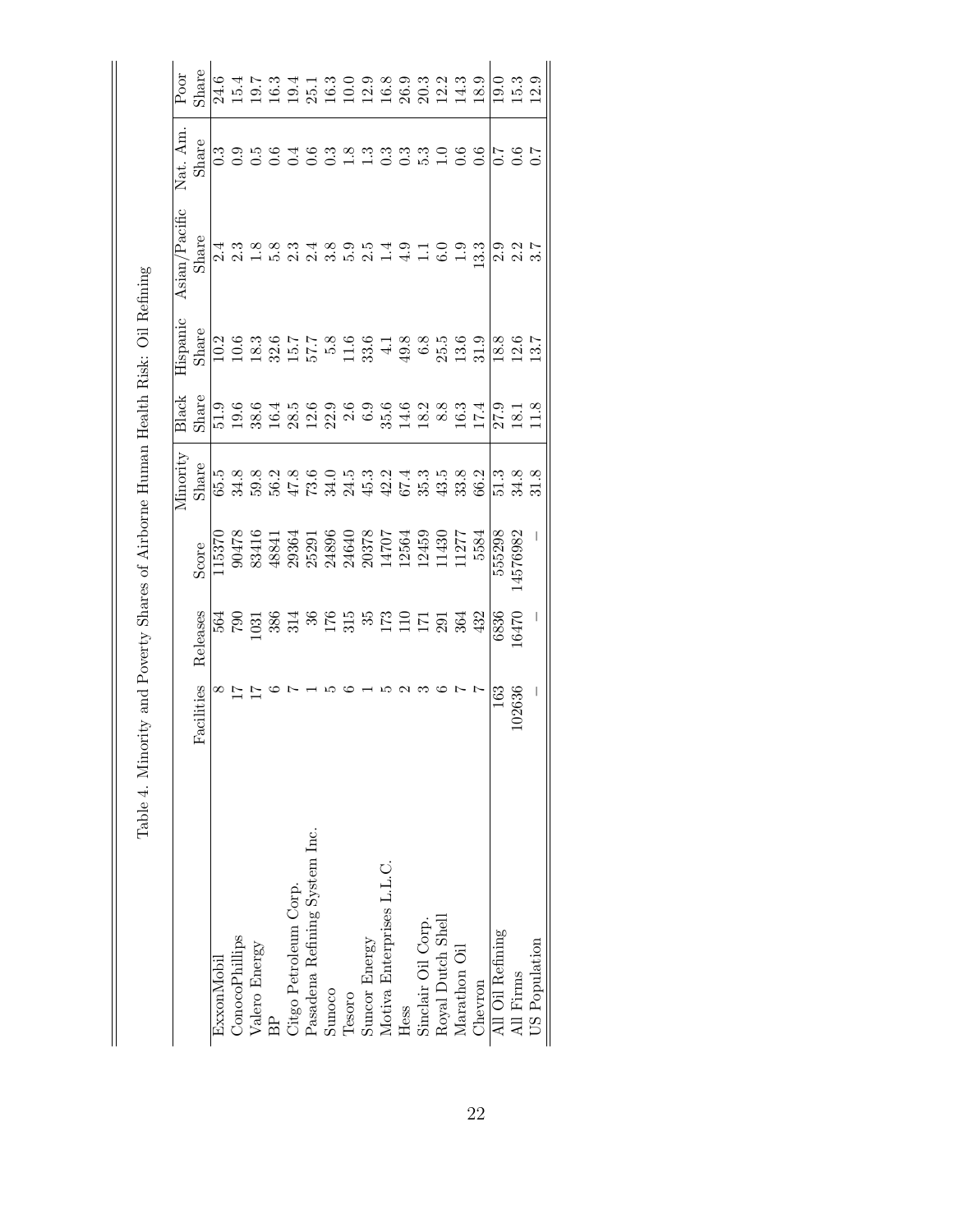|                                      |              |                                                 |          | Minority                             | Black                   | Hispanic                                                                                                        | Asian/Pacific       | Nat. Am.             | Poor                                                |
|--------------------------------------|--------------|-------------------------------------------------|----------|--------------------------------------|-------------------------|-----------------------------------------------------------------------------------------------------------------|---------------------|----------------------|-----------------------------------------------------|
|                                      | Facilities   | Releases                                        | Score    | Share                                | Share                   | Share                                                                                                           | Share               | Share                | Share                                               |
| E.I. du Pont de Nemours              |              | 732                                             | 222229   |                                      | 31.6                    |                                                                                                                 |                     |                      | 17.9                                                |
| Eastman Chemical                     |              | 252                                             | 98292    | 6.6                                  | 6.4                     | $\frac{1}{1}$                                                                                                   | 0.6                 |                      | 15.1                                                |
| Apollo Mgt. (Hexion Specialty Chem.) | 23           | 370                                             | 62766    | $\ddot{1}0.3$                        |                         | $22.1$<br>$23.9$                                                                                                |                     | $\ddot{0}$ .         | 13.2                                                |
| Dow Chemical                         | 23           | $\overline{181}$                                | 62806    | 43.4                                 | $14.8$<br>17.1          |                                                                                                                 | 1.3                 | 0.4                  | 15.0                                                |
| Neville Chemical Co.                 |              | $\mathbb{S}^2$                                  | 28498    | $\overline{0}$                       | 4.9                     | $\ddot{0}.\ddot{6}$                                                                                             | 1.2                 | $\overline{C}$       | 6.6                                                 |
| ExxonMobil                           | ⊝            | 289                                             | 26770    | 7.17                                 | 66.3                    | 3.4                                                                                                             | 1.2                 | 0.2                  | 28.3                                                |
| <b>BASF</b>                          | $\mathbb{C}$ |                                                 | 22579    | 31.3                                 | 22.8                    | $\ddot{1}$                                                                                                      | $\frac{4}{11}$      | 0.4                  | 13.0                                                |
| Invista S. A. R. L.                  |              |                                                 | 17580    | 26.5                                 | 20.1                    | 3.8                                                                                                             | 0.6                 | $\ddot{0}$ .         | 13.7                                                |
| $_{\rm BP}$                          |              | $\frac{96}{22}$ $\frac{27}{22}$ $\frac{27}{22}$ | 14864    | 77                                   | $15.0$<br>$11.5$        | 44.3                                                                                                            | 15.4                | $\frac{8}{2}$        | 20.6                                                |
| Zeon Chemicals LP                    |              |                                                 | 14759    | $\overline{11}$                      |                         | 2.1                                                                                                             | $\frac{6}{11}$      | 0.2                  | 2.8                                                 |
| Resinall Corp.                       |              |                                                 | 14150    | 62.5                                 | 60.2                    | 1.2                                                                                                             | $\ddot{0}$          | 0.4                  | 32.3                                                |
| General Electric                     |              |                                                 | 12541    | $\overline{10}$                      | 5.6                     | 2.0                                                                                                             | $\frac{1}{1}$       | 0.2                  | 11.5                                                |
| Stepan Co.                           |              |                                                 | 2345     | 35.1                                 | 18.2                    |                                                                                                                 | 2.8                 | 0.2                  | $\frac{8.2}{5}$                                     |
| Georgia Gulf Corp.                   |              |                                                 | .1138    | 45.7                                 | 41.7                    |                                                                                                                 | 1.3                 | $\ddot{0}$           | 22.5                                                |
| Cytec Industries Inc.                |              |                                                 | 10957    | $12.3$<br>$17.4$                     | 6.0                     |                                                                                                                 |                     | $\ddot{6}$           | 14.1                                                |
| Lanxess                              |              |                                                 | 10549    |                                      |                         |                                                                                                                 | $\frac{5}{1}$       | 0.2                  | 0.9                                                 |
| Lubrizol Corp.                       |              |                                                 | 10211    | 21.1                                 | 1140611550<br>140511512 | $\begin{array}{cccc}\n 3 & 3 & 3 & 3 & 5 & 5 \\  2 & 1 & 3 & 3 & 5 & 5 \\  3 & 4 & 5 & 5 & 5 & 5\n \end{array}$ | $\frac{7}{2.7}$     | andundud<br>20000000 | $\begin{array}{c} 12.7 \\ 13.0 \\ 18.3 \end{array}$ |
| Royal Dutch Shell                    |              | $63\,$                                          | 8824     |                                      |                         |                                                                                                                 |                     |                      |                                                     |
| U. S. Polymers Accurez LLC           |              | $\overline{10}$                                 | 8397     | $48.2$<br>$24.8$<br>$40.2$<br>$40.2$ |                         | 3.0                                                                                                             | $\frac{6}{3.6}$     |                      |                                                     |
| Rohm and Haas                        |              | 323                                             | 7955     |                                      |                         | $2.7$<br>15.3                                                                                                   |                     |                      | $\frac{21.3}{20.8}$                                 |
| Hercules Inc.                        |              | 32                                              | 7366     |                                      |                         |                                                                                                                 | $\frac{1}{2}$ . 6   |                      |                                                     |
| Mitsubishi Chemical                  |              | $\Omega$                                        | 6906     | 20.8                                 |                         | 41 10 10<br>41 10 11                                                                                            |                     |                      | 10.6                                                |
| High Voltage Engineering Corp.       |              |                                                 | 6555     | 11.2                                 |                         |                                                                                                                 | $\frac{0}{1.1}$     |                      | 6.2                                                 |
| Witco Corp.                          |              | 62                                              | 6553     | 38.8                                 | 34.5                    |                                                                                                                 |                     |                      | 16.9                                                |
| Westlake Olefins Corp.               |              | $\frac{2}{3}$                                   | 6352     | 38.3                                 | 34.1                    | 2.0                                                                                                             | 1.2                 | 0.2                  | 16.5                                                |
| Solutia Inc.                         | IJ           | $\mathcal{L}_{\mathcal{I}}$                     | 6336     | 29                                   | 20.5                    | 5.6                                                                                                             |                     | 0.9                  |                                                     |
| Goodyear                             |              | $\overline{\mathcal{E}}$                        | 6185     | $58.6\,$                             | 20.7                    | 33.7                                                                                                            | 0. 9. 9.<br>0. 9. 0 | 0.4                  | $15.3$<br>$18.5$<br>$17.0$                          |
| Michelin Group                       |              |                                                 | 5436     | 35.5                                 | 31.5                    | $\begin{array}{c} 1.5 \\ -1.9 \end{array}$                                                                      |                     | 0.2                  |                                                     |
| Innovene USA LLC                     |              | 69                                              | 5404     | 24.1                                 | 19.1                    |                                                                                                                 | 0.6                 | $0.\overline{2}$     | 16.7                                                |
| All Plastics                         | 543          | 8898                                            | 847404   | -<br>34.                             | 22.6                    | 8.3                                                                                                             | $\frac{6}{1}$       | ී                    | 16.0                                                |
| All Firms                            | 102636       | 16470                                           | 14576982 | 34.8                                 | 18.1                    | $\begin{array}{c} 12.6 \\ 13.7 \end{array}$                                                                     | 2.2                 | $\overline{0.6}$     | 15.3                                                |
| US Population                        |              |                                                 |          |                                      | 11.8                    |                                                                                                                 |                     |                      | 2.9                                                 |

 $\parallel$ 

 $\mathbb{I}$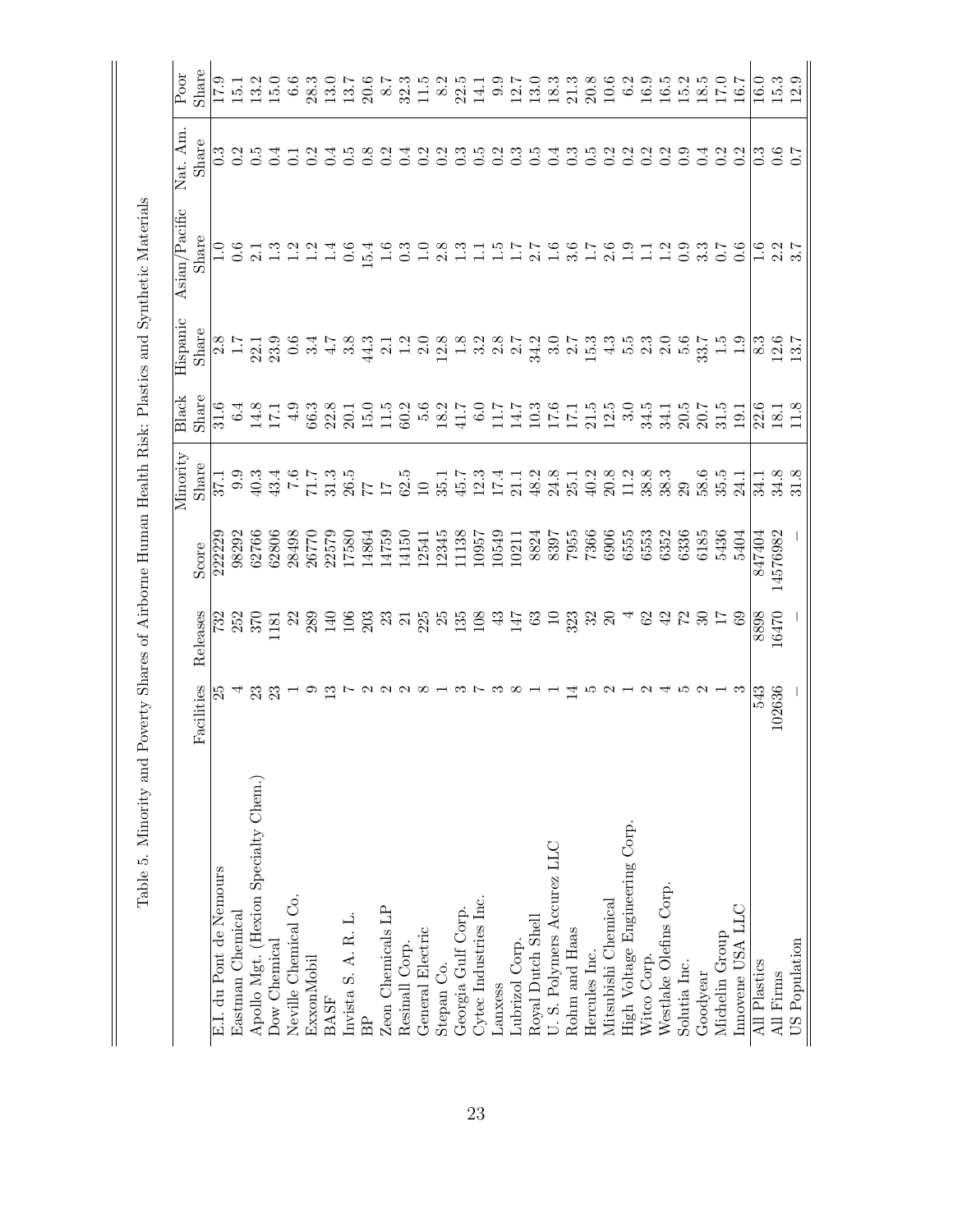| Share<br>$_{\rm Poor}$<br>Nat. Am. | I7.3                    | 22.5                         | 13.0          | 6.8           | 13.4             | 13.4             | 24.9           | 17.8            | 25.4       | 16.9             | 15.1             | 9.8             | 15.2                  | 12.8                | 11.7            | 19.8          | 11.2            | 15.6           | 13.2<br>15.7                | 13.1                     | 14.8                           | 13.3                                     | 0.7              | 15.9        | 14.2          | 11.3                                 | 13.1                   | 16.2         | 15.8                    | 16.2                 | 18.9       | 11.2<br>16.5                                                   | $\overline{15}$ | $\frac{1}{2}$   | 21.2                     |                     |                | $\frac{6}{7}$ | 17.4          | 13.2<br>$\frac{2}{11}$ | 15.3<br>15.2                                                     |
|------------------------------------|-------------------------|------------------------------|---------------|---------------|------------------|------------------|----------------|-----------------|------------|------------------|------------------|-----------------|-----------------------|---------------------|-----------------|---------------|-----------------|----------------|-----------------------------|--------------------------|--------------------------------|------------------------------------------|------------------|-------------|---------------|--------------------------------------|------------------------|--------------|-------------------------|----------------------|------------|----------------------------------------------------------------|-----------------|-----------------|--------------------------|---------------------|----------------|---------------|---------------|------------------------|------------------------------------------------------------------|
| Share                              | 0.4                     | 0.2                          | 0.4           | 0.4           | $0.\overline{3}$ | $\overline{0}$ . | <u>ین</u>      | A.              | က္         |                  | نې<br>ب          |                 | G                     |                     |                 | rć.           | $\frac{3}{2}$   | टं             | 0.2<br>0.4                  | $\ddot{0}$               |                                |                                          | $0.\overline{2}$ | $\ddot{0}$  | юį            | c.                                   | 0.2                    |              | $\ddot{0}$              | टं                   | $\ddot{0}$ | $\ddot{0}$<br>$\ddot{0}.4$                                     | $\ddot{0}$      |                 | $\frac{3}{2}$            | $\frac{3}{2}$       |                |               |               | $\ddot{0}$<br>$\sim 0$ | $\frac{5}{2}$                                                    |
| Asian/Pacific<br>Share             | $\Xi$                   |                              | 2.8           | $\frac{4}{1}$ | 2.0              | 2.7              | $\mathbb{C}$   | 0.9             | 2.2        | 0.7              | $\overline{0}$ . | $\frac{15}{10}$ | 2.5                   | 2.7                 | $\frac{5}{1}$   | 1.8           | 2.0             |                | $\frac{6}{1}$               |                          | 0.5<br>∃ં                      | $\overline{2}$                           | 12.7             | Ξ           | 4.4           | 2.2                                  | 0.6                    | 5.4          | $\frac{0}{1}$           |                      |            | 2.1<br>10.1                                                    | 1.2             | $\overline{21}$ | $\sim 7$                 | 2.0                 |                |               | $\frac{5}{2}$ | $\frac{5}{1}$<br>3.2   | $\Xi$                                                            |
| Hispanic<br>Share                  | $\frac{4}{3}$           | 2.7                          | 23.6          | 18.5          | 8.2              | 16.1             | 12.5           | 4.6             | 10.4       | 0.9              | $\frac{17}{11}$  | 2.9             | 10.4                  | 5.3                 | $\frac{5}{2}$   | 18.3          | $\frac{1}{2}$   | $7.3\,$        | ر.<br>پ                     | $\frac{3.6}{ }$          | 57.1                           | 21.9                                     | 14.4             | 4.3         | 22.0          | $3.\overline{3}$<br>$1.\overline{2}$ |                        | 30.9         | 8.8                     | 2.6<br>$\frac{6}{5}$ |            | 26.8<br>10.2                                                   | 13.9            | $\frac{1}{2}$   | 2.6                      | $\frac{1}{9}$       |                |               | 급             | 14.6<br>$\frac{1}{2}$  | 10.5                                                             |
| Black<br>Share                     | 29.9                    | 25.9                         | 15.0          | 3.2           | 14.2             | 7.11             | 46.6           | 29.3            | 55.5       | 5.0              | 6.4              | 14.7            | 19.6                  | 5.0                 | $\overline{11}$ | 38.7          | 15.4            | 17.9           | $\frac{19.1}{17.1}$         | 48.1                     | 2.9                            | 14.9                                     | $8.3\,$          | 24.5        | 14.2          | 21.4                                 | $\frac{5}{2}$          | 16.9         | 30.3                    | 25.5                 | 20.6       | 21.5<br>18.2                                                   | 14.0            | 12.3            | 46.9                     | 21.7                | 12.9           |               |               | 24.3<br>0.61           | 19.8                                                             |
| Minority<br>Share                  | $\overline{36.0}$       | 32.0                         | 42.7          | 24.3          | 26.2             | 32.4             | 61.6           | 36.8            | 69.1       | 6.7              | 9.9              | 20.3            | 34.7                  | 15.8                | 20.3            | 59.9          | 24.6            | 29.5           | 27.3<br>21.6                | 54.6                     | 62.1                           | 40.2                                     | 37.7             | 31.9        | 42.6          | 29.3                                 | $8.3\,$                | 54.7         | 42.1                    | $30.6\,$             | 30.7       | 57.0<br>35.5                                                   | 29.8            | 24.0            | 51.3                     | 30.6                | 17.6           |               |               | 37.8<br>39.8           | 34.2                                                             |
| Score<br>ESSEI                     | 285661                  | 213159                       | 189673        | 172773        | 162430           | 149061           | 134573         | 129123          | 128758     | 101428           | 98432            | 93174           | 91993                 | 87500               | 85983           | 83993         | 75360           | 73248          | 67632<br>65579              | 65346                    | 63911                          | 63880                                    | 62740            | 60984       | 59609         | 58642                                | 58375                  | 54336        | 50417                   | 49385                | 43492      | 42972<br>41773                                                 | 39789           | 38027           | 36963                    | 36526               | 36047          |               |               | 35285<br>34559         | 4724094                                                          |
| Releases                           | -127                    | 211                          | 415           | 289           | 142              | 828              | 304            | 281             | 1452       | 124              | 284              | 410             | 1269                  | 195                 | 574             | 1442          | 444             | 662            | 194<br>211                  | $\frac{8}{18}$           | 168                            | 423                                      | 102              | 603         | 143           | 196                                  | 168                    | 1271         | 411                     | 608                  | 646        | 108<br>67                                                      | 191             | 234             | 317                      | 150                 |                |               |               | $^{49}$<br>419         | 30965                                                            |
| Facilities                         | 58                      | 34                           | $\frac{1}{4}$ | 16            |                  | 130              | 24             | $\overline{12}$ | 55         |                  |                  | 22              | 45                    | 29                  | $\mathbbm{G}$   | 36            | 35              | 45             | $\Xi$<br>27                 |                          | $\frac{8}{18}$                 | 35                                       | 13               | 45          | 57            | 19                                   | $29\,$                 | $^{58}$      | 75                      | 52                   | 57         | C<br>$\overline{14}$                                           | 14              | 4               | 29                       | 42                  | $\frac{15}{2}$ |               |               | $\overline{12}$<br>62  | 2518                                                             |
| Toxic <sub>100</sub><br>Rank       |                         | പ ന                          |               |               |                  |                  |                |                 | ಾ          | $\Xi$            | $\Box$           | $\frac{2}{1}$   | 13                    | $\overline{14}$     | $\frac{15}{2}$  | 16            | $\overline{17}$ | 18             | $\overline{19}$<br>$\Omega$ | $\overline{21}$          | 22                             | 23                                       | 24               | 25          | $26\,$        | 72                                   | 28                     | 29           | $30\,$                  | $\overline{31}$      | 32         | 33<br>34                                                       | 35              | 36              | 57                       | 38                  | 39             |               |               | $\Theta$<br>$\Xi$      |                                                                  |
|                                    | E.I. du Pont de Nemours | Archer Daniels Midland (ADM) | Dow Chemical  | Bayer Group   | Eastman Kodak    | General Electric | Arcelor Mittal | US Steel        | ExxonMobil | AK Steel Holding | Eastman Chemical | Duke Energy     | <b>ConocoPhillips</b> | Precision Castparts | Alcoa           | Valero Energy | Ford Motor      | General Motors | Goodyear<br>E.ON            | Matsushita Electric Indl | Freeport-McMoran Copper & Gold | Apollo Mgt. (Hexion Specialty Chemicals) | Avery Dennison   | <b>BASF</b> | Owens Corning | Dominion Resources                   | Allegheny Technologies | $\mathbf{B}$ | Honeywell International | International Paper  | Ashland    | Public Service Enterprise Group (PSEG)<br>Constellation Energy | <b>AES</b>      |                 | Progress Energy<br>Nucor | United Technologies | Timken         |               |               |                        | Berkshire Hathaway<br>Toxic 100 Firms<br>All Firms<br><b>SPX</b> |

Appendix Table 1. Minority and Poverty Shares of Airborne Human Health Risk: Toxic 100 Corporations Appendix Table 1. Minority and Poverty Shares of Airborne Human Health Risk: Toxic 100 Corporations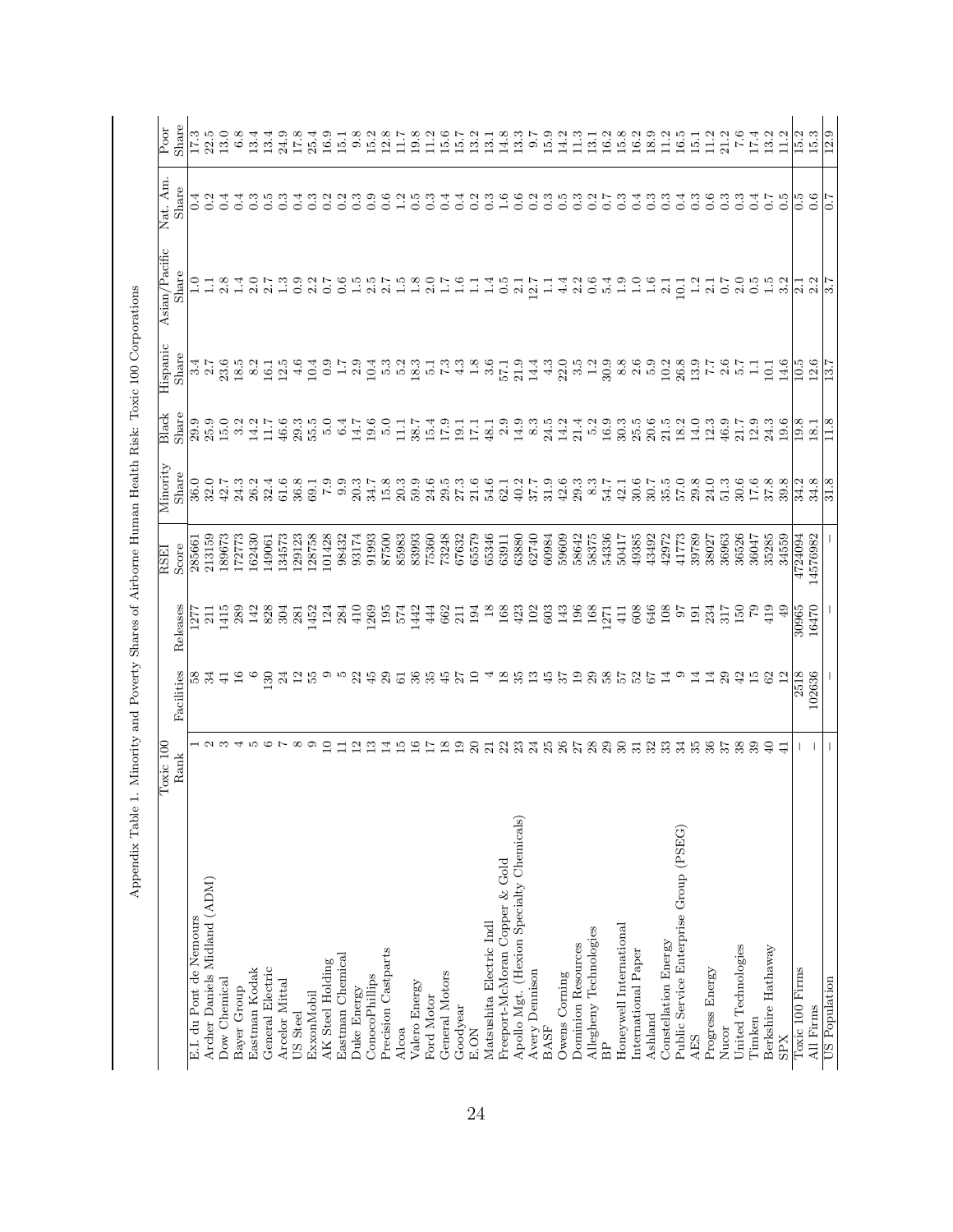|                      | Toxic 100<br>Rank                                                                                                                                                                                                                                                                                   | Facilities                                                          | Releases                                  | Score<br><b>RSEI</b> | Minority<br>Share                           | Black<br>Share                            | Hispanic<br>Share  | Asian/Pacific<br>Share | Nat. Am<br>$_{\rm{Share}}$ | Share<br>$\overline{P}$ oor |
|----------------------|-----------------------------------------------------------------------------------------------------------------------------------------------------------------------------------------------------------------------------------------------------------------------------------------------------|---------------------------------------------------------------------|-------------------------------------------|----------------------|---------------------------------------------|-------------------------------------------|--------------------|------------------------|----------------------------|-----------------------------|
| Royal Dutch Shell    | 42                                                                                                                                                                                                                                                                                                  |                                                                     | 80                                        | 34556                | 43.5                                        | $\overline{17.3}$                         | 20.4               |                        | 7.0                        | 13.8                        |
| Southern Co          | 43                                                                                                                                                                                                                                                                                                  |                                                                     | 306                                       | 33577                | 33.6                                        | 26.2                                      | 4.2                | $3.8$<br>1.7           |                            | 12.5                        |
| Allegheny Energy     | 44                                                                                                                                                                                                                                                                                                  | 230                                                                 | 159                                       | 31539                | 10.2                                        | $\overline{1}$                            | 0.8                | $\frac{0}{1}$          | 0.2                        | 14.1                        |
| American Electric    | 45                                                                                                                                                                                                                                                                                                  |                                                                     | 524                                       | 31364                | 9.3                                         | $\frac{1}{2}$                             |                    |                        | 0.4                        | 12.4                        |
| Reliant Energy       | 46                                                                                                                                                                                                                                                                                                  | $20$<br>$15$                                                        | 260                                       | 30821                | 14.0                                        | $\overline{8}$ .                          | $\frac{2}{3}$ .5   | $\overline{12}$        | Ċ,                         | 10.7                        |
| Boeing               | 47                                                                                                                                                                                                                                                                                                  | $\overline{12}$                                                     | 113                                       | 30453                | 33.7                                        | 12.3                                      | $\frac{1}{11}$     | 6.1                    | 1.3                        | 13.6                        |
| General Dynamics     | 48                                                                                                                                                                                                                                                                                                  | $\begin{array}{c} 16 \\ 21 \end{array}$                             | $^{75}$                                   | 30337                | 69.0                                        | $\Xi$                                     | 49.1               |                        | $\frac{0}{1}$              | $20.9\,$                    |
| Occidental Petroleum | 49                                                                                                                                                                                                                                                                                                  |                                                                     | 391                                       | 30167                | 43.6                                        | 30.8                                      | $-1.6$             | $\frac{6}{1}$          | $\ddot{0}.4$               | 16.9                        |
| KeySpan              | $50\,$                                                                                                                                                                                                                                                                                              |                                                                     | $\Theta$                                  | 29008                | 53.7                                        | 18.2                                      | 24.7               | $\overline{9.1}$       | $\frac{5}{2}$              | $17.8\,$                    |
| Lyondell Chemical    | $\overline{51}$                                                                                                                                                                                                                                                                                     | 25                                                                  | 501                                       | 28591                | 33.6                                        | 11.8                                      | 18.5               | 1.9                    | $0.\overline{3}$           | 14.9                        |
| Sunoco               | 52                                                                                                                                                                                                                                                                                                  | $\frac{1}{2}$                                                       | $^{6L}_{\rm 12}$                          | 27851                | 33.5                                        | $22.3$<br>$30.1$<br>$11.3$                | $\overline{6}$     | 3.6                    | $\ddot{0}$                 | 16.6                        |
| Anheuser-Busch Cos   | 53                                                                                                                                                                                                                                                                                                  |                                                                     |                                           | 27032                | 41.0                                        |                                           | $\frac{5}{6}$      | 2.4                    | 0.4                        | 16.7                        |
| Ball                 | 54 p                                                                                                                                                                                                                                                                                                | 30                                                                  | 184                                       | 25709                | 38.5                                        |                                           | 21.4               | $\frac{1}{4}$          | $\overline{0}$ .6          | 14.8                        |
| Deere & Co           |                                                                                                                                                                                                                                                                                                     | $\overline{10}$                                                     | 67                                        | 25346                | 19.9                                        | $6.8\,$                                   | 10.2               | $\Xi$                  |                            | 15.6                        |
| Procter & Gamble     | 5678                                                                                                                                                                                                                                                                                                | $23\,$                                                              | 108                                       | 25238                | 41.2                                        | 36.6                                      | 2.4                | Ξ                      |                            | 16.1                        |
| Tesoro               |                                                                                                                                                                                                                                                                                                     |                                                                     | 361                                       | 24708                | 24.6                                        | $2.6\,$                                   | 11.6               | 5.9                    | $\frac{8}{1}$              | 10.0                        |
| Temple-Inland        |                                                                                                                                                                                                                                                                                                     |                                                                     | 120                                       | 24537                | 47.0                                        | 24.8                                      | 21.2               | 0.5                    |                            | 20.1                        |
| Pfizer               | 59                                                                                                                                                                                                                                                                                                  | $\begin{array}{c}\n\infty & \infty \\ \infty & \infty\n\end{array}$ | 231                                       | 24508                | 38.3                                        | 19.5                                      | 13.9               | $2.5$<br>0.7           | $\ddot{0}$                 | 19.8                        |
| Rowan Cos.           | $60\,$                                                                                                                                                                                                                                                                                              | $\mathfrak{a}$                                                      |                                           | 24389                | 46.2                                        |                                           | 13.6               |                        | 0.5                        | 21.6                        |
| Leggett & Platt      | $\overline{6}$                                                                                                                                                                                                                                                                                      | $36\,$                                                              | 387                                       | 23870                | 28.2                                        | $\begin{array}{c} 3.5 \\ 5.5 \end{array}$ |                    |                        | $\overline{1.0}$           |                             |
| Northrop Grumman     | 62                                                                                                                                                                                                                                                                                                  | 14                                                                  |                                           | 23798                | 56.6                                        | 49.8                                      | $\frac{18.6}{3.3}$ | $\frac{8}{1.8}$        | 0.4                        | $\frac{12.6}{22.6}$         |
| Weyerhaeuser         | $63\,$                                                                                                                                                                                                                                                                                              | 49                                                                  | 476                                       | 22708                | 23.0                                        |                                           | 4.0                | $\Box$                 | $\Xi$                      | 17.1                        |
| Rohm and Haas        | 64                                                                                                                                                                                                                                                                                                  | 57                                                                  | 584<br>215                                | 22489                | $40.9\,$                                    | 15.1                                      | 21.4               | 3.1                    | 0.4                        | 16.5                        |
| Tyco International   | $65^{\circ}$                                                                                                                                                                                                                                                                                        | 29                                                                  |                                           | 22115                | 32.7                                        | 16.6                                      | 10.6               | 3.0                    | $\overline{0.7}$           | 9.3                         |
| Terex                | 66                                                                                                                                                                                                                                                                                                  | $\Box$                                                              |                                           | 21730                | 17.3                                        | 4.9                                       | 4.6                | 4.4                    | 0.6                        | 9.4                         |
| Coning               | 67                                                                                                                                                                                                                                                                                                  | $\circ$                                                             | $\frac{1}{2}$ $\frac{1}{2}$ $\frac{1}{2}$ | 20942                | $17.6\,$                                    | $12.6$<br>$24.2$                          | 2.4                | 1.2                    | $0.\overline{3}$           | 12.6                        |
| Exelon               | $_{68}$                                                                                                                                                                                                                                                                                             | ю                                                                   |                                           | 20811                | 33.6                                        |                                           | 4.9                | $3.\overline{3}$       | 0.2                        | 13.6                        |
| Fortune Brands       | 69                                                                                                                                                                                                                                                                                                  | 22                                                                  | $\begin{array}{c} 103 \\ 158 \end{array}$ | 20583                | 19.5                                        | $8.0\,$                                   | 9.4                | $0.\overline{8}$       | $\overline{0}$ .           | 8.0                         |
| FirstEnergy          | $\Gamma$                                                                                                                                                                                                                                                                                            |                                                                     |                                           | 20441                | $16.8\,$                                    | 12.7                                      | $\ddot{1}$         | $\Box$                 | $\overline{0}$             | 10.0                        |
| Suncor Energy        |                                                                                                                                                                                                                                                                                                     |                                                                     | 35                                        | 20378                | $45.3$                                      | 6.9                                       | $33.6$<br>17.9     | 2.5                    | 1.3                        | 12.9                        |
| Crown Holdings       | $\begin{array}{c} 87.78 \\ 17.78 \\ 17.79 \\ 17.79 \\ 17.79 \\ 18.79 \\ 19.73 \\ 19.73 \\ 19.73 \\ 19.73 \\ 19.73 \\ 19.73 \\ 19.73 \\ 19.73 \\ 19.73 \\ 19.73 \\ 19.73 \\ 19.73 \\ 19.73 \\ 19.73 \\ 19.73 \\ 19.73 \\ 19.73 \\ 19.73 \\ 19.73 \\ 19.73 \\ 19.73 \\ 19.73 \\ 19.73 \\ 19.73 \\ 19$ | $23\,$                                                              | 137                                       | 19447                | 30.5                                        | 8.0                                       |                    | 3.6                    | $0.\overline{5}$           | 14.3                        |
| Masco                |                                                                                                                                                                                                                                                                                                     | 34                                                                  | 148                                       | 18572                | $6.7$<br>21.7                               | 1.3                                       | $2.8$<br>7.3       | 1.4                    | 0.4                        | 12.0                        |
| ThyssenKrupp Group   |                                                                                                                                                                                                                                                                                                     | 16                                                                  | 130                                       | 8133                 |                                             | 12.0                                      |                    | $\frac{2}{1}$          | $\ddot{0}$                 | $\frac{12.1}{13.6}$         |
| Textron              |                                                                                                                                                                                                                                                                                                     | $\frac{3}{1}$                                                       | $_{69}$                                   | 17443                | $\begin{array}{c} 33.6 \\ 12.5 \end{array}$ | 24.5                                      | 4.9                | 1.6                    | $\overline{0.7}$           |                             |
| Sony                 |                                                                                                                                                                                                                                                                                                     | $\circ$                                                             |                                           | 16426                |                                             | 7.4                                       | 2.1                | 2.0                    | $0.\overline{2}$           | 5.3                         |
| Mirant               |                                                                                                                                                                                                                                                                                                     | $\circ$                                                             | $368$<br>$138$<br>$252$                   | 16337                | 42.4                                        | 24.9                                      | 10.6               | 4.6                    | 0.4                        | 9.2                         |
| RAG                  |                                                                                                                                                                                                                                                                                                     | $\overline{31}$                                                     |                                           | 16080                | 52.9                                        | 45.6                                      | 4.2                | 1.5                    | $\ddot{0}$                 | 18.4                        |
| Alcan                | 67                                                                                                                                                                                                                                                                                                  | $\Box$                                                              | $\overline{5}$                            | 15231                | $10.8$                                      | 6.6                                       | 2.2                | 0.6                    | 0.2                        | 12.1                        |
| $H$ untsman          | 80                                                                                                                                                                                                                                                                                                  | $\overline{17}$                                                     | 280                                       | 15119                | 47.7                                        | 35.0                                      | 9.3                | 2.2                    | 0.4                        | 20.4                        |
| Bridgestone          | $\overline{81}$                                                                                                                                                                                                                                                                                     | 30                                                                  | 155                                       | 14952                | 15.9                                        | 78                                        | 4.0                | $\frac{1}{10}$         | 0.4                        | 10.1                        |
| Danaher              |                                                                                                                                                                                                                                                                                                     | 22                                                                  | 46                                        | 14621                | 23.9                                        | 3.9                                       | 15.8               | 2.1                    | 0.9                        | 15.7                        |
| Toxic 100 Firms      |                                                                                                                                                                                                                                                                                                     | 2518                                                                | 30965                                     | 4724094              | 34.2                                        | 19.8                                      | 10.5               | $\overline{2.1}$       | $0.\overline{5}$           | $\frac{3}{15.3}$            |
| All Firms            |                                                                                                                                                                                                                                                                                                     | 102636                                                              | 16470                                     | 14576982             | 34.8                                        | 18.1                                      | 12.6               | 2.2                    | 0.6                        |                             |
| US Population        |                                                                                                                                                                                                                                                                                                     |                                                                     |                                           |                      | 31.8                                        | $^{1.8}$                                  | 13.7               | $\frac{27}{5}$         | 7<br>0                     | 12.9                        |